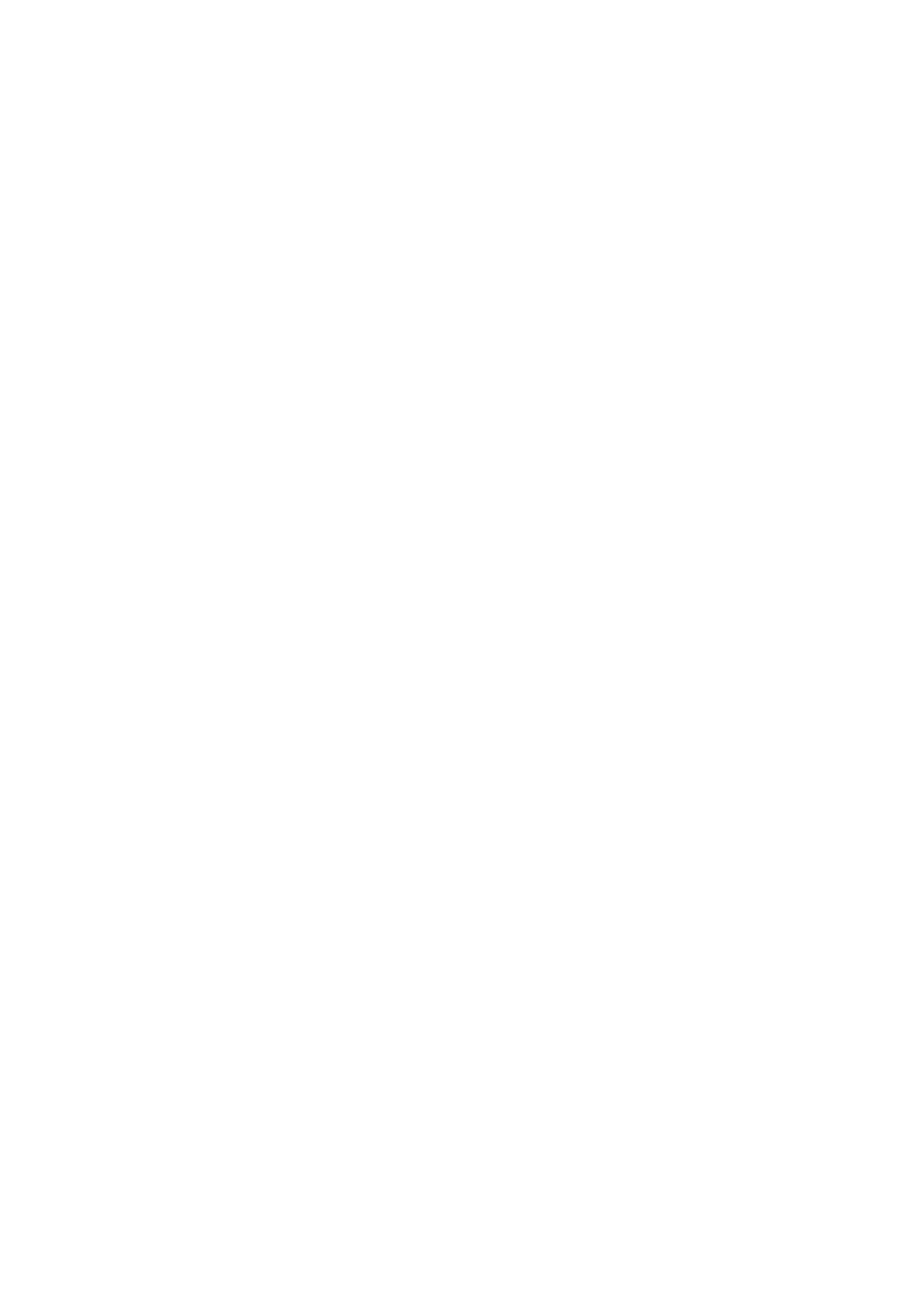#### **Table of Contents**

| 1.1 |                                                                              |  |
|-----|------------------------------------------------------------------------------|--|
| 1.2 |                                                                              |  |
| 1.3 |                                                                              |  |
|     |                                                                              |  |
| 2.1 |                                                                              |  |
| 2.2 |                                                                              |  |
| 2.3 |                                                                              |  |
| 2.4 |                                                                              |  |
|     |                                                                              |  |
|     |                                                                              |  |
|     |                                                                              |  |
| 3.1 |                                                                              |  |
| 3.2 |                                                                              |  |
| 3.3 |                                                                              |  |
| 3.4 |                                                                              |  |
| 3.5 | PERFORMANCE OF RESTRUCTURED LOANS UNDER THE BOU CREDIT RELIEF MEASURES (CRM) |  |
| 3.6 |                                                                              |  |
| 3.7 | OUTLOOK FOR FINANCIAL STABILITY AND SUPERVISORY IMPLICATIONS  19             |  |
|     |                                                                              |  |
|     | CHAPTER 5: IMPLEMENTATION OF THE BASEL II CAPITAL ADEQUACY FRAMEWORK 25      |  |
|     |                                                                              |  |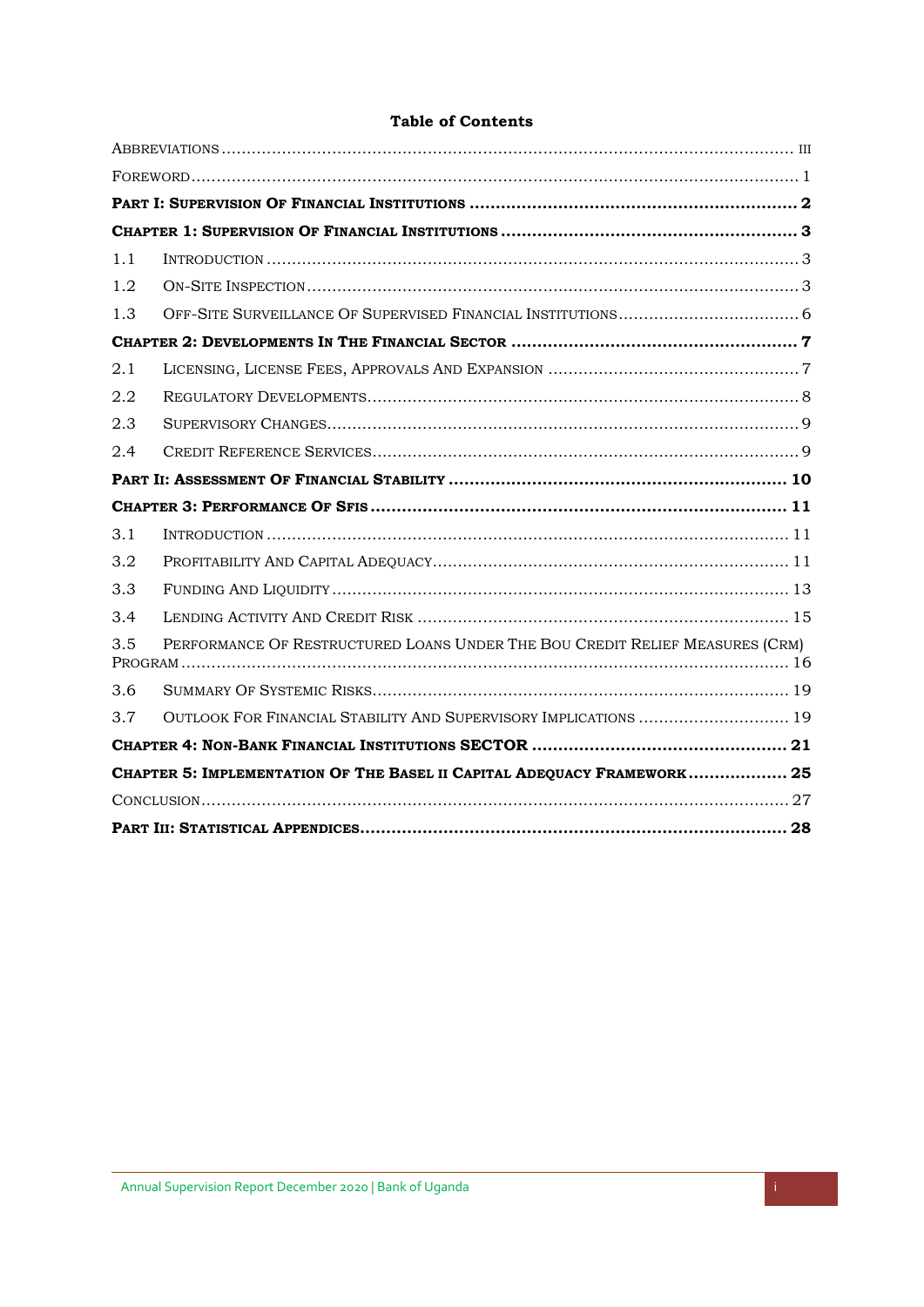#### **LIST OF FIGURES**

| FIGURE 3: SPREADS BETWEEN INTERBANK MARKET RATES AND THE CENTRAL BANK RATE (PERCENT)  |  |
|---------------------------------------------------------------------------------------|--|
|                                                                                       |  |
|                                                                                       |  |
|                                                                                       |  |
| FIGURE 7: PERFORMANCE OF LOANS RESTRUCTURED UNDER THE CRM PROGRAM (UGX TRILLIONS). 17 |  |
|                                                                                       |  |

### **LIST OF TABLES**

#### **LIST OF STATISTICAL APPENDICES**

| APPENDIX 1: FINANCIAL SOUNDNESS INDICATORS FOR COMMERCIAL BANKS (PERCENTAGE) 29 |  |
|---------------------------------------------------------------------------------|--|
|                                                                                 |  |
| APPENDIX 3: FINANCIAL SOUNDNESS INDICATORS FOR MDIS (PERCENTAGE) 30             |  |
| APPENDIX 4: AGGREGATED STATEMENT OF FINANCIAL POSITION FOR COMMERCIAL BANKS  31 |  |
|                                                                                 |  |
| APPENDIX 6: AGGREGATED STATEMENT OF FINANCIAL POSITION FOR MDIS 33              |  |
| APPENDIX 7: AGGREGATED STATEMENT OF COMPREHENSIVE AND OTHER INCOME FOR CBS  34  |  |
| APPENDIX 8: AGGREGATED STATEMENT OF COMPREHENSIVE AND OTHER INCOME FOR CIS 35   |  |
| APPENDIX 9: AGGREGATED STATEMENT OF COMPREHENSIVE AND OTHER INCOME FOR MDIS 35  |  |
|                                                                                 |  |
|                                                                                 |  |
|                                                                                 |  |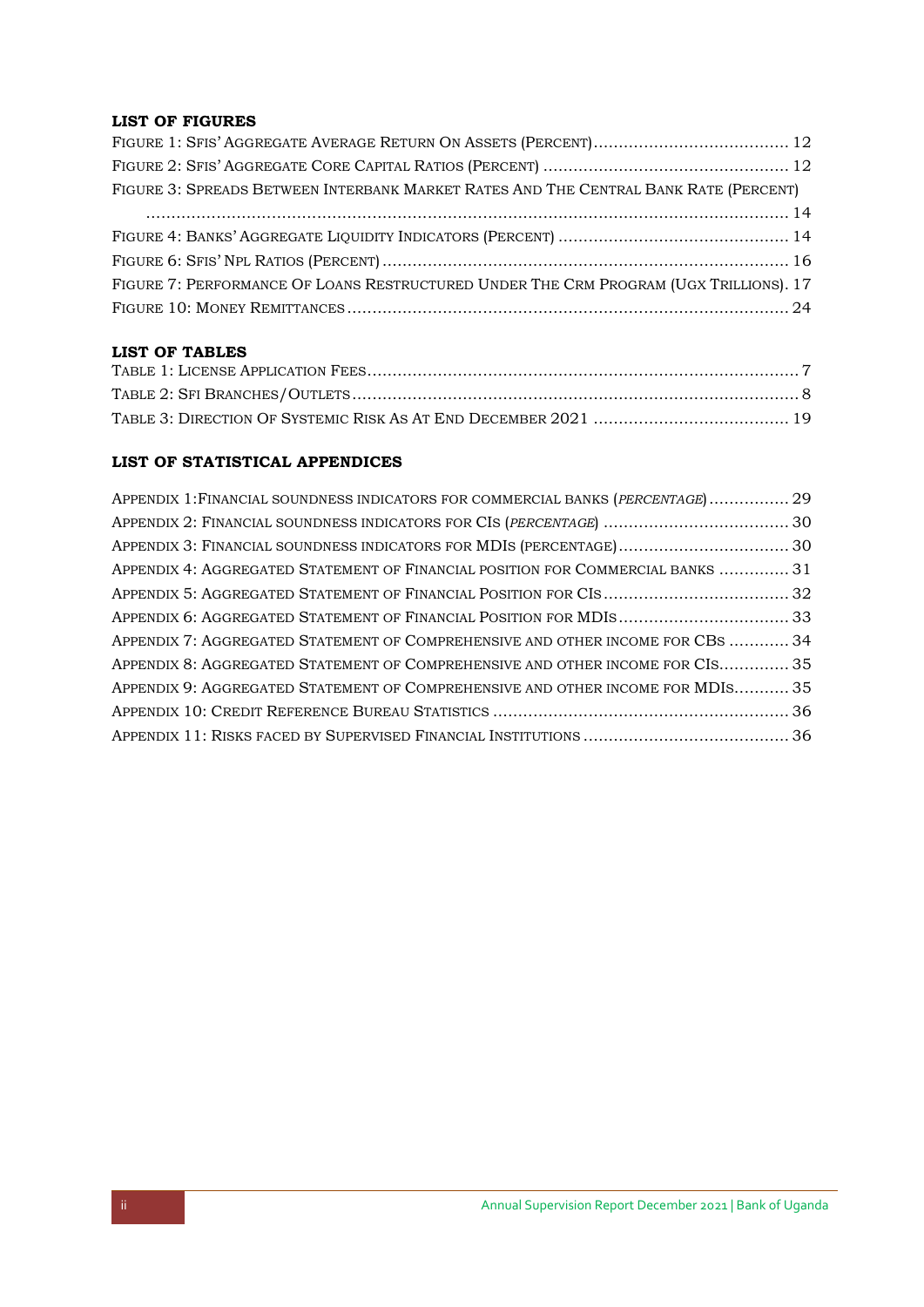## <span id="page-4-0"></span>**ABBREVIATIONS**

| ASR           | <b>Annual Supervision Report</b>                            |
|---------------|-------------------------------------------------------------|
| AML/CFT       | Anti-Money Laundering/Countering the Financing of Terrorism |
| <b>BOU</b>    | Bank of Uganda                                              |
| CBs           | <b>Commercial Banks</b>                                     |
| <b>CBR</b>    | <b>Central Bank Rate</b>                                    |
| CIs           | Credit Institutions                                         |
| <b>CRB</b>    | Credit Reference Bureau                                     |
| <b>CRM</b>    | <b>Credit Relief Measures</b>                               |
| <b>DSIB</b>   | Domestic Systematically Important Banks                     |
| EAC           | East African Community                                      |
| <b>FCS</b>    | Financial Card System                                       |
| <b>GAR</b>    | <b>Gross Annual Revenue</b>                                 |
| <b>ICAAP</b>  | Internal Capital Adequacy Assessment Process                |
| <b>ICT</b>    | Information and Communication Technology                    |
| <b>HQLA</b>   | High Quality Liquid Assets                                  |
| <b>KYC</b>    | Know Your Customer                                          |
| <b>LCR</b>    | <b>Liquidity Coverage Ratio</b>                             |
| <b>MAC</b>    | Monetary Affairs Committee                                  |
| <b>MDIs</b>   | Microfinance deposit-taking institutions                    |
| MoFPED        | Ministry of Finance, Planning and Economic Development      |
| <b>NIRA</b>   | National Identification and Registration Authority          |
| <b>NPAT</b>   | Net Profit After Tax                                        |
| <b>NPLs</b>   | Non-performing loans                                        |
| PIs           | Participating Institutions                                  |
| <b>ROA</b>    | Return on average Assets                                    |
| <b>ROE</b>    | Return on average Equity                                    |
| <b>RTGS</b>   | Real Time Gross Settlement                                  |
| <b>RWA</b>    | <b>Risk-Weighted Assets</b>                                 |
| <b>SACCOs</b> | Savings and Credit Cooperatives                             |
| <b>SFI</b>    | Supervised Financial Institution                            |
| Shs.          | Ugandan Shilling                                            |
| <b>SIPS</b>   | Systemically Important Payment Systems                      |
|               |                                                             |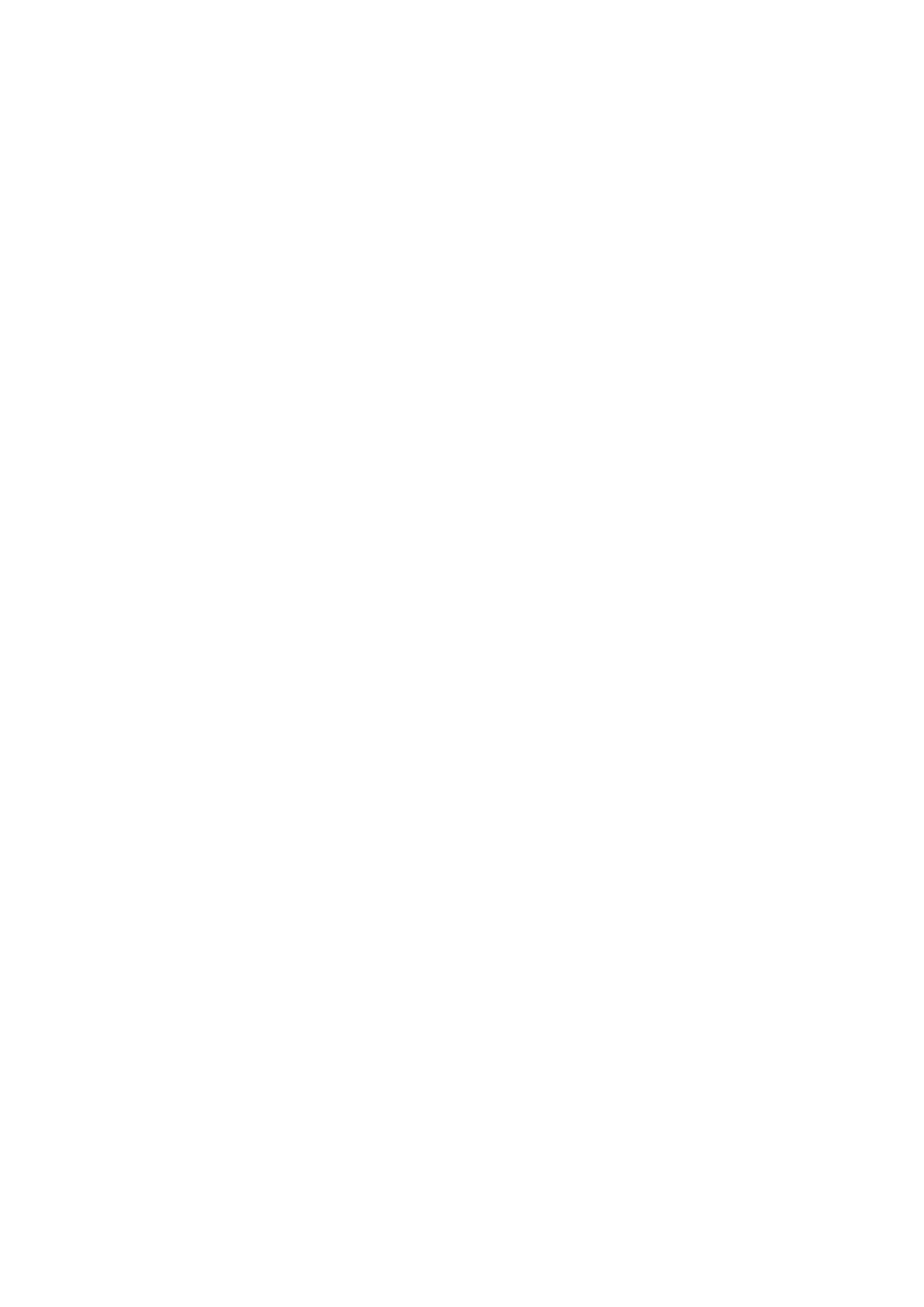### <span id="page-6-0"></span>**FOREWORD**

Bank of Uganda (BOU) publishes the Annual Supervision Report (ASR) to keep the public abreast of salient issues relating to prudential regulation and supervision of Supervised Financial Institutions (SFIs) and developments in the financial sector.

Most of the financial year 2021 was characterized by heightened uncertainty about the economic outlook largely in part to the additional waves of the COVID pandemic. However, as the year 2021 came to a close, the pandemic gradually abated supported in part by the rollout of the COVID-19 vaccination across the country. This resulted in a phased re-opening of the economy that facilitated an economic rebound in most sectors except the education and hospitality sectors, which remained under prolonged lockdown.



Deputy Governor, Bank of Uganda Micheal Atingi-Ego

In July 2021, BOU commenced the transition from Basel I to the Basel II Accord by issuing guidelines to SFIs. As a part of this transition, BOU introduced minimum regulatory requirements for credit and operational risks and directed the implementation of Internal Capital Adequacy Assessment Processes (ICAAP) for SFIs. The next steps shall involve the development of a framework and issuance of Guidelines for Pillar 3 under BASEL II that ensures market discipline through mandatory disclosure of relevant market information by SFIs. Full compliance with the BASEL II capital framework is expected by 30th June 2024. In addition, as part of the convergence amongst EAC member states, BOU revised the annual license and license application fees with effect from 1st January 2022. Further, BOU has established a unit to conduct focused risk-based supervision of SFIs for their compliance and management of Anti Money Laundering / Countering the Financing of Terrorism (AML/CFT) risks.

Year on year, commercial Banks' profitability increased by 26.9 percent to Shs.1,073.9 billion as at end of 2021. The ratio of non-performing loans was largely unchanged between 2020 and 2021 at 5.27 percent versus 5.26 percent respectively. Overall, near term risk to financial stability remains elevated from the macro side given the general tightening of monetary policy, supply-side shocks and rising commodity prices. These in combination could have spillover adverse effects on Uganda's financial system. However, the banking sector in Uganda remains resilient to these potential shocks given its enhanced loss absorbency capacity reflected in existing liquidity and capital buffers.

This report, in five chapters, provides specific information about the Bank of Uganda's supervisory activities during the year, the performance of Supervised Financial Institutions, and developments in the financial sector during the review period.

Michael Atingi-Ego **Deputy Governor**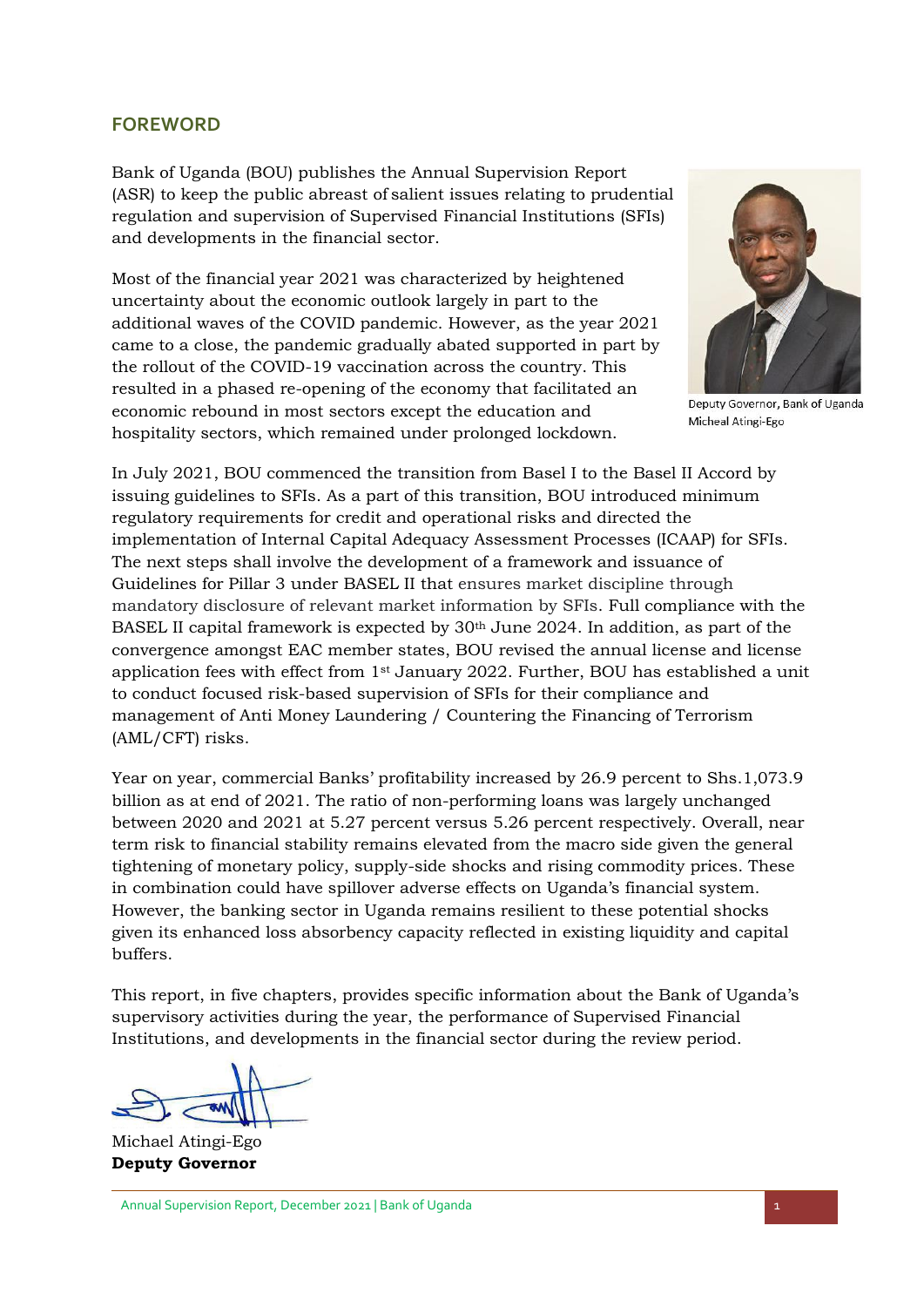<span id="page-7-0"></span>**PART I: SUPERVISION OF FINANCIAL INSTITUTIONS**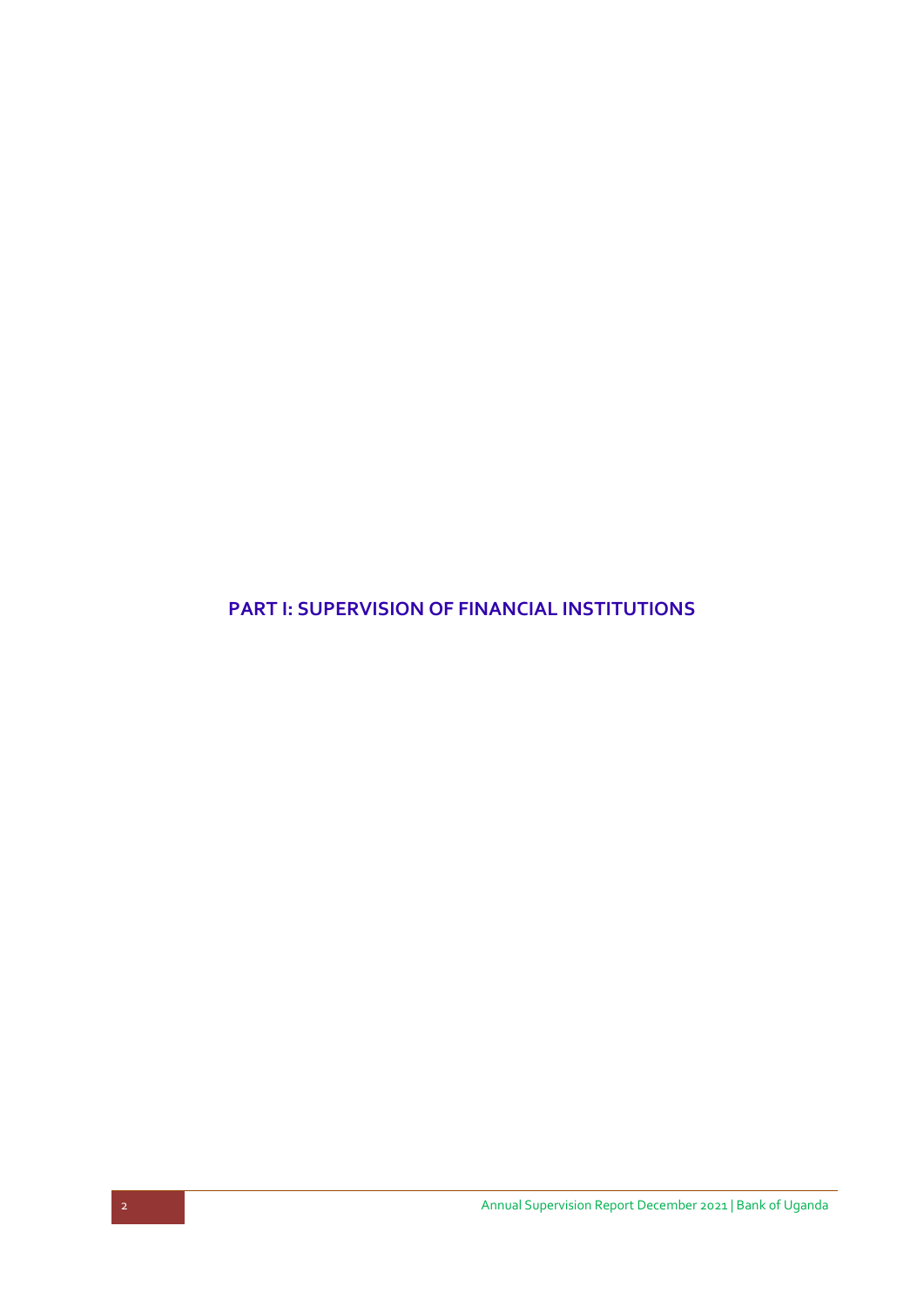# <span id="page-8-0"></span>**Chapter 1: Supervision of Financial Institutions**

## <span id="page-8-1"></span>**1.1 Introduction**

This chapter reports on the activities undertaken by the Bank of Uganda in the supervision of Financial Institutions conducted through on-site inspections and offsite surveillance. Supervised Financial Institutions (SFIs) are comprised of commercial banks, credit institutions, microfinance deposit-taking institutions, foreign exchange bureaus, and money remitters.

## <span id="page-8-2"></span>**1.2 On-site Inspection**

BOU continues to employ the Risk-Based Supervision (RBS) methodology in the conduct of on-site inspections of SFIs. The key objectives of on-site inspections are to independently evaluate: the adequacy of risk management systems put in place relative to the risks assumed, the financial condition of SFIs and compliance with the applicable legislation, guidelines, circulars, and corrective actions issued by BOU. The inspections were mainly hybrid entailing both virtual and in-person engagements with the SFIs as the authorities continued to ease the COVID-19 Pandemic restrictions.

### *Commercial Banks*

(BOU) conducted on-site inspections of twelve (12) commercial banks over the 12 months ended December 2021.

The examinations emphasized areas deemed to pose significant risks to banks' operations and specific time-bound Corrective Actions were issued to address identified supervisory concerns. In addition, BOU conducts follow-up examinations to ascertain the extent of SFIs' compliance with directives issued in the on-site examinations.

The key findings from the on-site examinations from banks are summarized below:

### **1. Corporate Governance**

- i) Delays in the implementation of the recommendations arising from the Board self-assessments.
- ii) Failure to subject the Internal Audit function to an independent assessment by an external body.

### **2. Strategic risk**

i) Adverse impact of the Covid-19 pandemic on the Small and Medium Enterprises niche, which is a key market segment for some banks.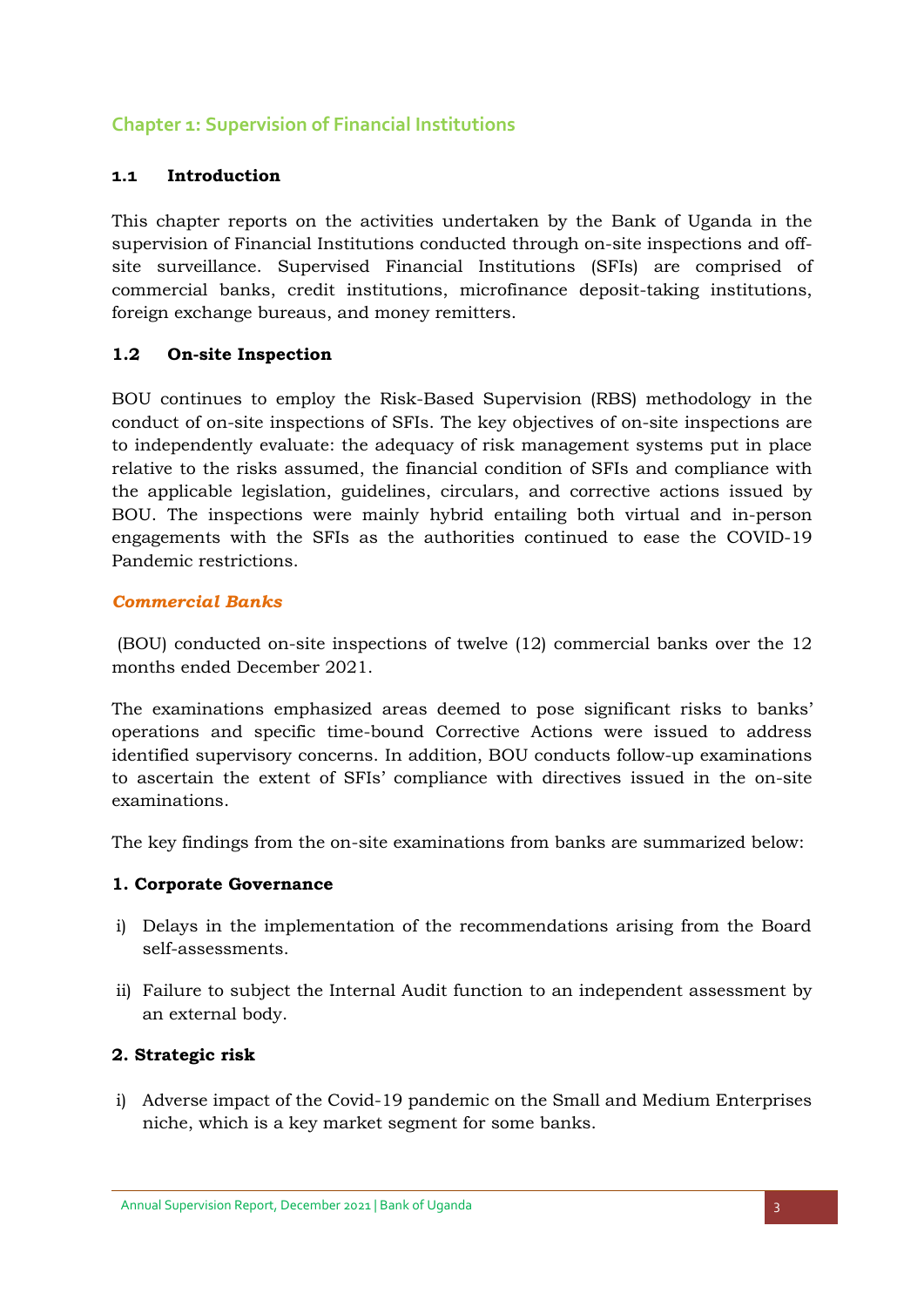- ii) Gaps in the monitoring of the performance of products and lapses in project management.
- iii) High levels of dormant accounts

## **3. Credit risk**

- i) Highly concentrated loan books that in the event of loan quality deterioration, can negatively impact capital and earnings.
- ii) Gaps in the implementation of the International Financial Reporting Standard, 9.
- iii) Lapses in security/ collateral documentation and perfection thereof.

## **4. Operational risk**

- i) Heightened risk of cyber fraud from the increased reliance on digital channels for financial service delivery.
- ii) Several cases where the risk management function was assigned operational roles, undermined the independence of the latter.
- iii) Misalignment of staff remuneration and their assigned roles and responsibilities.
- iv) Lapses in the conduct of Risk and Control Self Assessments, and the management of incident reporting.
- v) Lapses in AML/CFT risk management systems and processes, coupled with deficiencies and Know Your Customer (KYC) processes.
- vi) Lapses in financial reporting

## **5. Compliance risk**

i) Instances of non-compliance with prudential requirements, for which banks were penalized.

In recognition of the importance of Information and Communications Technology (ICT) as a key business enabler for the financial system and the need for the Bank of Uganda to obtain additional independent assurance on financial institutions' management of Information Technology risks, BOU directed SFIs to engage External Auditors to audit ICT systems at least once every two (2) years. Accordingly, SFIs undertook ICT Audits as at 31 December 2021 and the reports were submitted to BOU. The corrective measures issued by the ICT auditors formed part of the SFIs' internal control enhancement frameworks.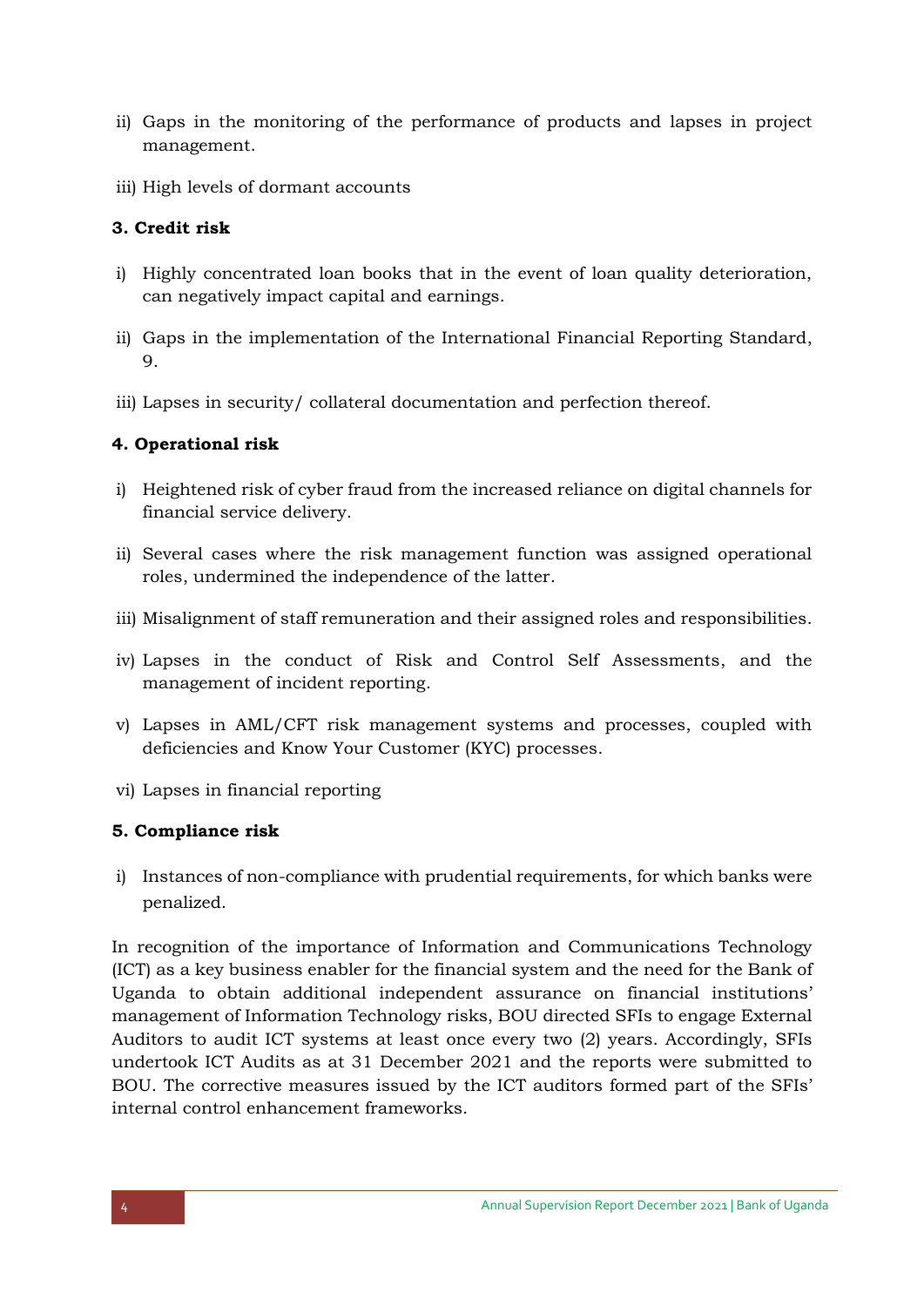#### *Credit Institutions*

During the year, the Bank of Uganda conducted one (1) Full-scope On-site examination, two (2) targeted inspections and one (1) Follow-up examination of Credit Institutions. Key governance supervisory concerns identified during the examinations included weak Board and senior management oversight on the institutions' affairs, inadequate succession planning at Board and senior management levels, cases of domineering shareholders and directors that interfere in operational matters, lack of cohesion between shareholders and directors and high staff turnover of senior managers.

In addition, significant lapses were identified in credit policies and procedures, management of insider loans and compliance with regulatory and statutory requirements. The examinations further revealed gaps in human resource management, procurement, AML/CFT as well as management information systems. Specific and time-bound corrective actions were issued to address identified supervisory weaknesses. Compliance with the issued corrective actions is regularly monitored.

### *Microfinance Deposit-taking Institutions*

Targeted on-site examinations were conducted at two (2) Microfinance Deposit-taking Institutions during the review period. Key supervisory concerns included: weaknesses in corporate governance, delays in implementing key strategic initiatives because of COVID pandemic containment related disruptions, lapses in credit risk management, shortcomings related to Information and Communications Technology (ICT) and AML/CFT processes and non-compliance with regulatory requirements.

#### *Foreign Exchange Bureaus and Money Remittance Companies*

During the year sixty-seven (67) on-site inspections of foreign exchange bureaus and money remittance companies were conducted. These comprised forty-six (46) full-scope inspections and twenty-one (21) follow-up inspections.

The key findings pertained to weaknesses in the operations. For example, some forex bureaus and money remittance companies were engaging in business activities forbidden by their license terms and conditions; there were cases of non-compliance with legal and regulatory requirements such as the Anti-Money Laundering Act, the Income Tax Act, and the National Social Security Fund Act; limited understanding of regulations, and weak capacity to properly manage forex bureaus and money remittance businesses. Considering this, the Central Bank issued corrective actions to remedy the identified weaknesses. In addition, BOU carried out public awareness campaigns to deter the public from conducting business with unauthorized Forex Bureaus and Money remittance Companies.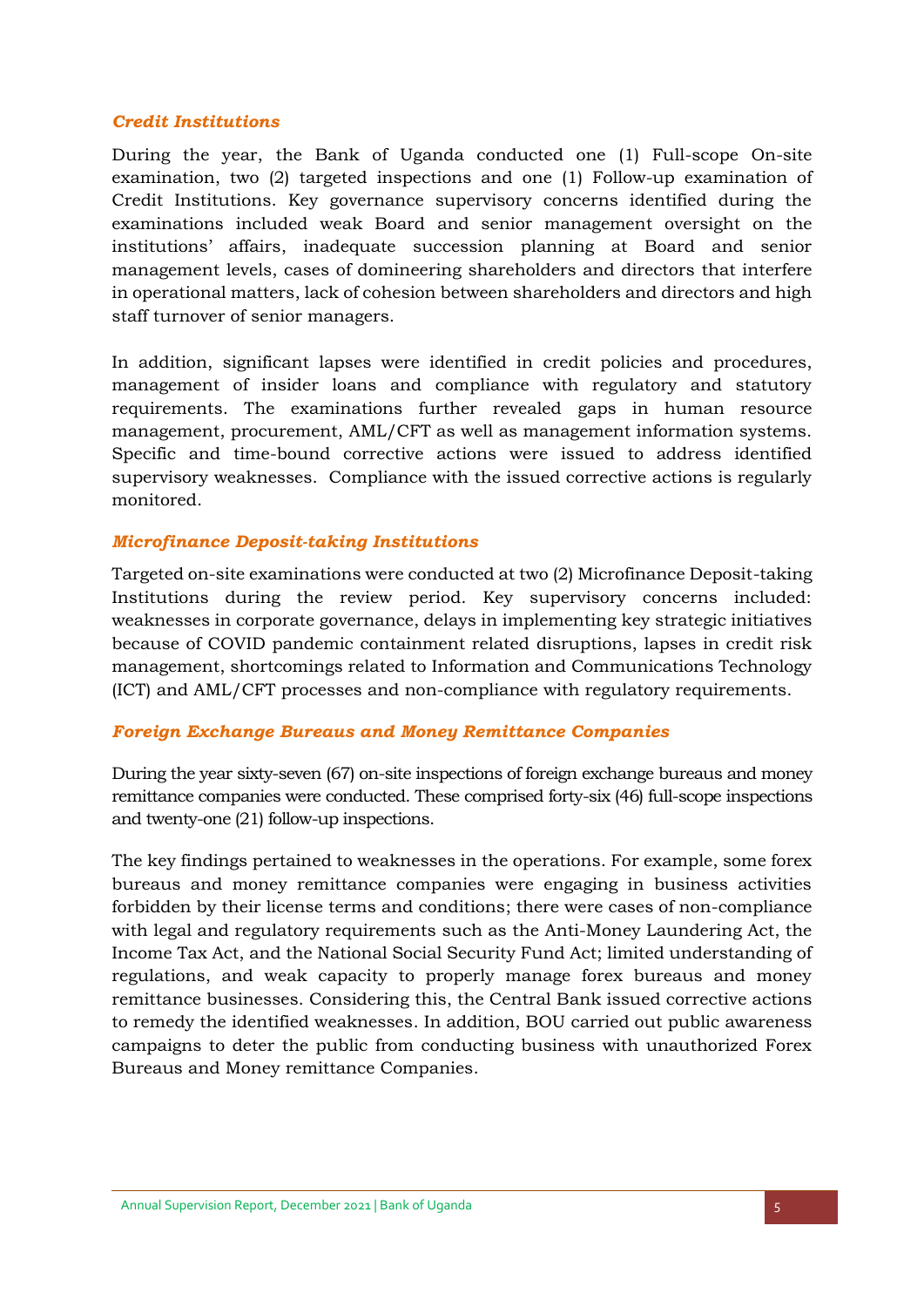## <span id="page-11-0"></span>1.3 **Off-site surveillance of Supervised Financial Institutions**

Off-site surveillance entails the analysis of financial and other regulatory information submitted to BOU by SFIs. It facilitates the regular assessment and monitoring of SFIs' financial condition and compliance with prudential requirements. It feeds into the BOU Early Warning system and informs the on-site investigation of identified red flags*.*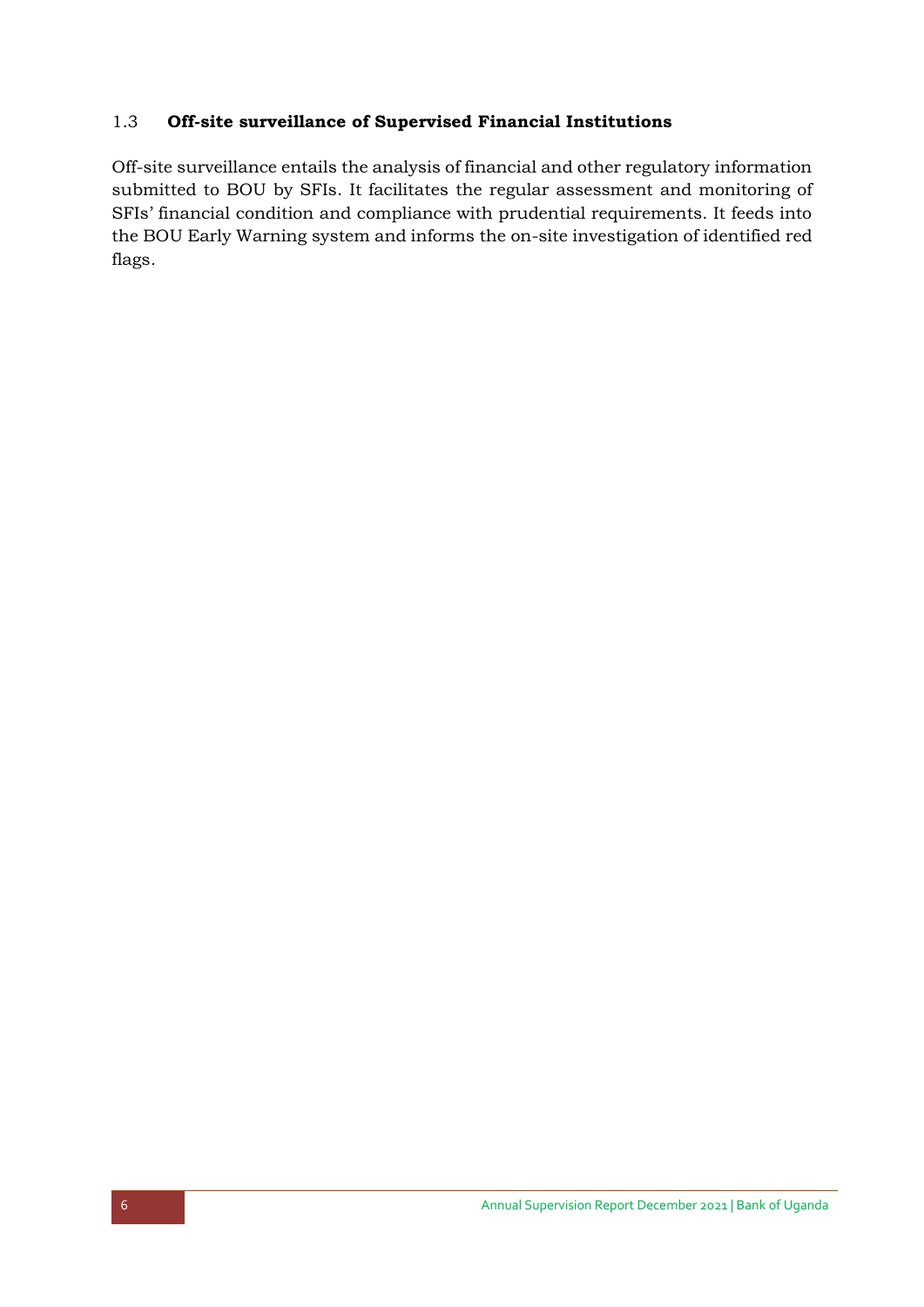# <span id="page-12-0"></span>**Chapter 2: Developments in the Financial Sector**

## <span id="page-12-1"></span>**2.1Licensing, License Fees, approvals and expansion**

## *Licensing*

During the period PostBank Uganda Ltd, formerly a Tier II Credit Institution, applied for and fulfilled the requisite conditions for the issuance of a Tier 1 Commercial Banking License that was granted with effect from 02 December 2021. Accordingly, the total number of licensed commercial banks (Tier 1) as at 31 December 2021 stood at 26 (twenty-six).

During the same period, Orient Bank Uganda Limited sought and was granted BOU approval to transfer 90% of its shareholding to I&M Holdings Plc., a publicly listed company domiciled in Nairobi, Kenya. The bank has since rebranded into I&M Bank (Uganda) Limited.

## *License fees*

In November 2021, the Bank of Uganda revised the annual licence fees with the changes taking effect from January 2022. The rationale was to harmonize the license fees with other East African Community (EAC) member states and to complement other sources of funding for the Bank of Uganda. The changes were as follows;

- **a)** Commercial Banks or Tier I financial institutions are required to pay the higher of **0.05%** of their Gross Annual Revenue (GAR) or *UGX 50 million*
- **b)** Credit Institutions or Tier II financial institutions are required to pay the higher of **0.05%** of their GAR or *UGX 20 million.*
- **c)** Microfinance deposit-taking institutions or Tier III financial institutions are required to pay the higher of **0.05%** of their GAR or *UGX 10 million.*

In addition, the license application fees were also revised as indicated in the table below. It was also recommended that the initial license fee for new SFIs, were to apply to mergers, acquisitions and amalgamations where there is a change in controlling interest of the SFI that leads to the creation of a new corporate entity. In accordance with the relevant Tier, license application fees were revised as below:

| A | <b>Licence application fees</b> | Old fees<br><b>UGX</b> | <b>New fees UGX</b> |
|---|---------------------------------|------------------------|---------------------|
|   | <b>New Commercial Banks</b>     | 2,000,000              | 50,000,000          |
|   | <b>New Credit Institutions</b>  | 2,000,000              | 30,000,000          |
| 3 | New Microfinance Deposit-       | 2,000,000              | 20,000,000          |
|   | <b>Taking Institutions</b>      |                        |                     |

<span id="page-12-2"></span>

| <b>Table 1: License Application Fees</b> |  |  |  |
|------------------------------------------|--|--|--|
|------------------------------------------|--|--|--|

 *Source: BOU*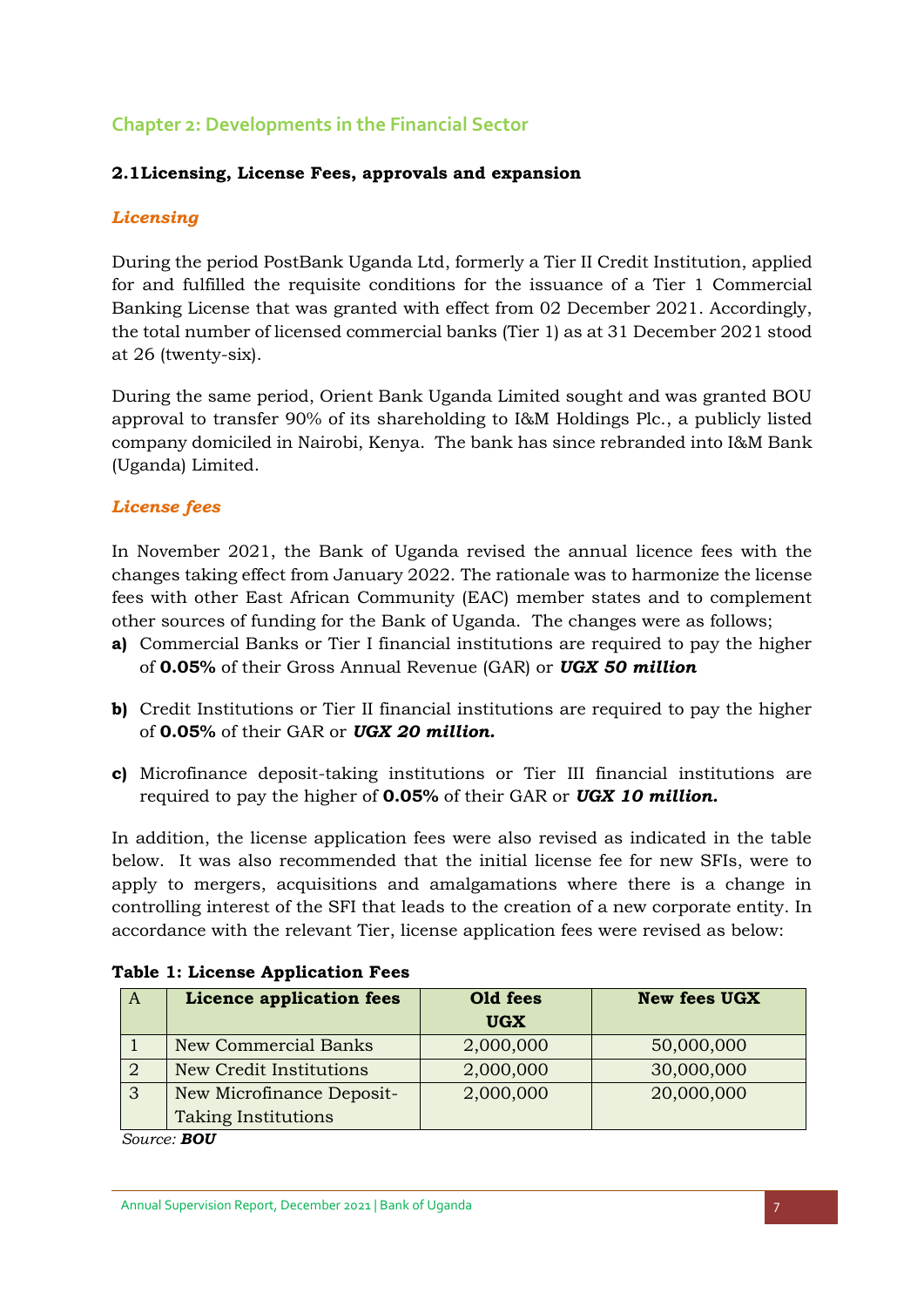### *Bank branches and automated teller machines*

The total number of bank branches increased by 46 from 566 in 2020 to 614 in 2021, along with an increase of 46 automated teller machines (ATMs) operated by commercial banks from 837 in 2020 to 886 in 2021. Table 2 below provides branch/outlet detail over the last four years. This increase is largely attributed to the Postbank Uganda Limited's transformation from a Tier II to a Tier I financial institution: replete with its 56 branches and 55 ATMs during the period under review.

|             | 2018 | 2019 | 2020 | 2021 |
|-------------|------|------|------|------|
| CB branches | 549  | 580  | 566  | 614  |
| ATMs        | 839  | 851  | 837  | 886  |
| <b>FXBs</b> | 275  | 291  | 316  | 328  |
| <b>MRs</b>  | 258  | 208  | 156  | 268  |
| <b>MDIs</b> | חפ   |      |      |      |
|             | 66   |      | 228  | -31  |

#### <span id="page-13-1"></span>**Table 2: SFI branches/outlets**

*Source: BOU*

#### <span id="page-13-0"></span>**2.2Regulatory Developments**

#### *Regulation of Savings and Credit Cooperatives*

BOU is working with the Ministry of Finance, Planning and Economic Development and Ministry of Justice and Constitutional Affairs to put in place the Microfinance Deposit-taking Institutions (Registered Societies) Regulations, 2021. Once finalized, these Regulations shall operationalize the amendments to the Tier IV Microfinance and Money Lenders Act 2016 and pave the way for the supervision of select registered societies (SACCOs) by BOU.

### *Microfinance Deposit-taking Institutions Act, 2003*

Bank of Uganda is concluding the amendment of the Microfinance Deposit-taking Institutions Act, 2003. The proposed amendments enable the provision of Islamic banking, Agent banking, and bancassurance services by Microfinance Deposittaking institutions. The amendments also allow for access to the Credit Reference Bureaus (CRBs).

#### *Foreign exchange bureaus and money remittance companies*

A Regulatory Impact Assessment for the proposed amendments to the Foreign Exchange Act, 2004 was carried out during the reporting period. Once finalized, it shall be considered by Cabinet and approved. Thereafter the Bill shall be presented to Parliament for discussion and enactment.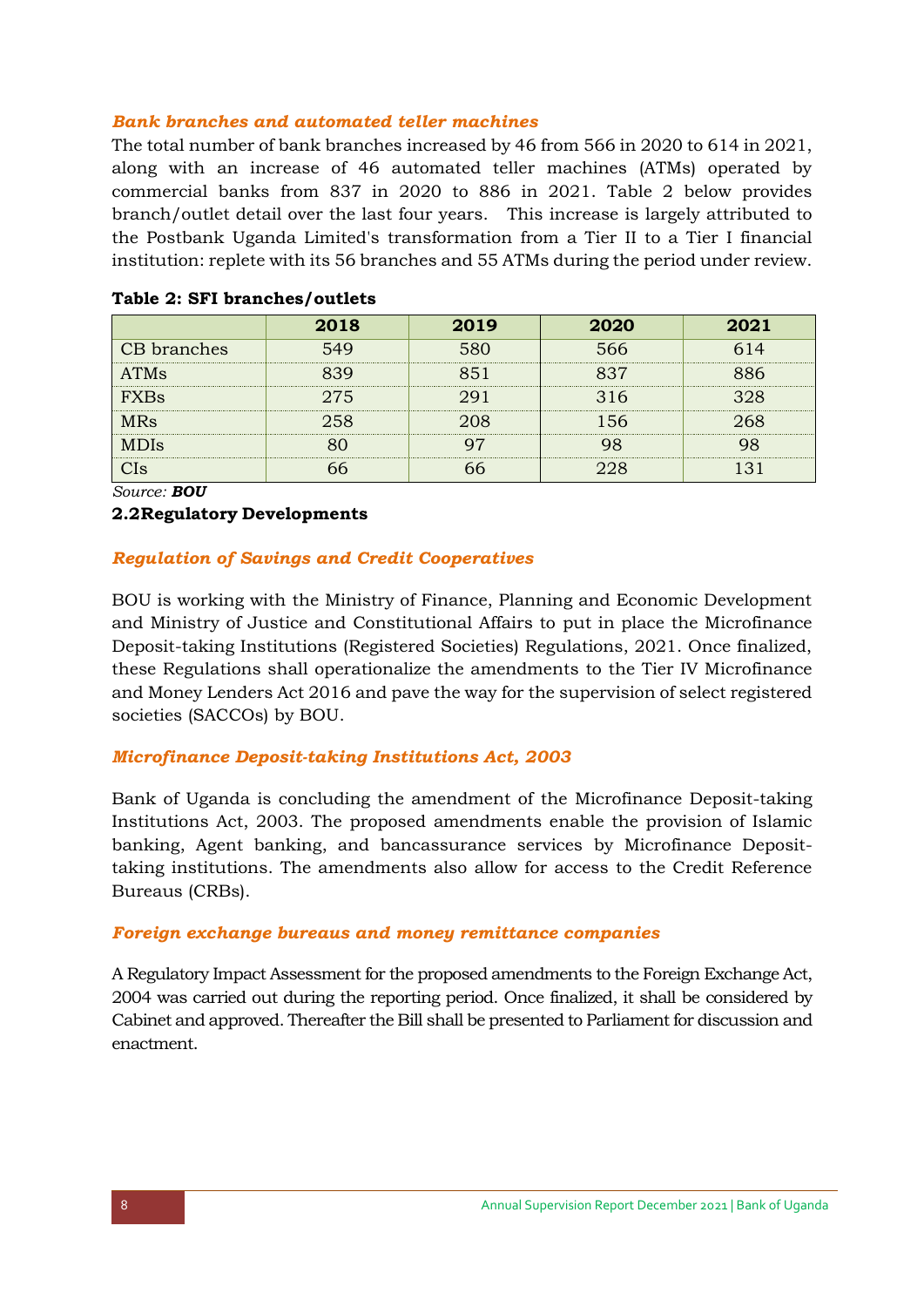### <span id="page-14-0"></span>**2.3Supervisory Changes**

#### *AML/CFT Supervision Framework*

In order to enhance the supervision, monitoring and regulation of SFIs for compliance with AML/CFT requirements, BOU established an AML/CFT Team in June 2021 within the Supervision Directorate. The Team's focus is on conducting on-site and off-site Risk-Based AML/CFT examinations. There is ongoing technical assistance from the International Monetary Fund (IMF) to build staff capacity and develop relevant tools to strengthen Risk-Based AML/CFT supervision. At the same time, BOU has commenced the updating of the Banking Sector Risk Assessment as at December 2021 to identify emerging AML/CFT typologies, risks and trends.

#### *Supervisory Colleges*

Sound banking practices require participation in supervisory colleges with home regulators of banking groups with subsidiaries in Uganda. The objective of these supervisory colleges is to enable the consolidated supervision of banking groups and devise appropriate and coordinated interventions. During 2021, BOU participated in supervisory colleges organized by the Central Bank of Kenya, West African Monetary Union, and Central African Banking Commission.

### <span id="page-14-1"></span>**2.4Credit Reference Services**

The cumulative number of financial cards issued to borrowers as of December 31, 2021, stood at 2,157,828 which was an increase of 189,208 from 1,968,620 as of December 31, 2020, while the number of branches of Participating Institutions with access to the Credit Reference Bureau system increased from 598 to 603. The number of credit enquiries made to the Credit Reference Bureaus increased by 64,456 from 810,782 in the year ended December 31, 2020, to 975,238 in the year ended December 31, 2021.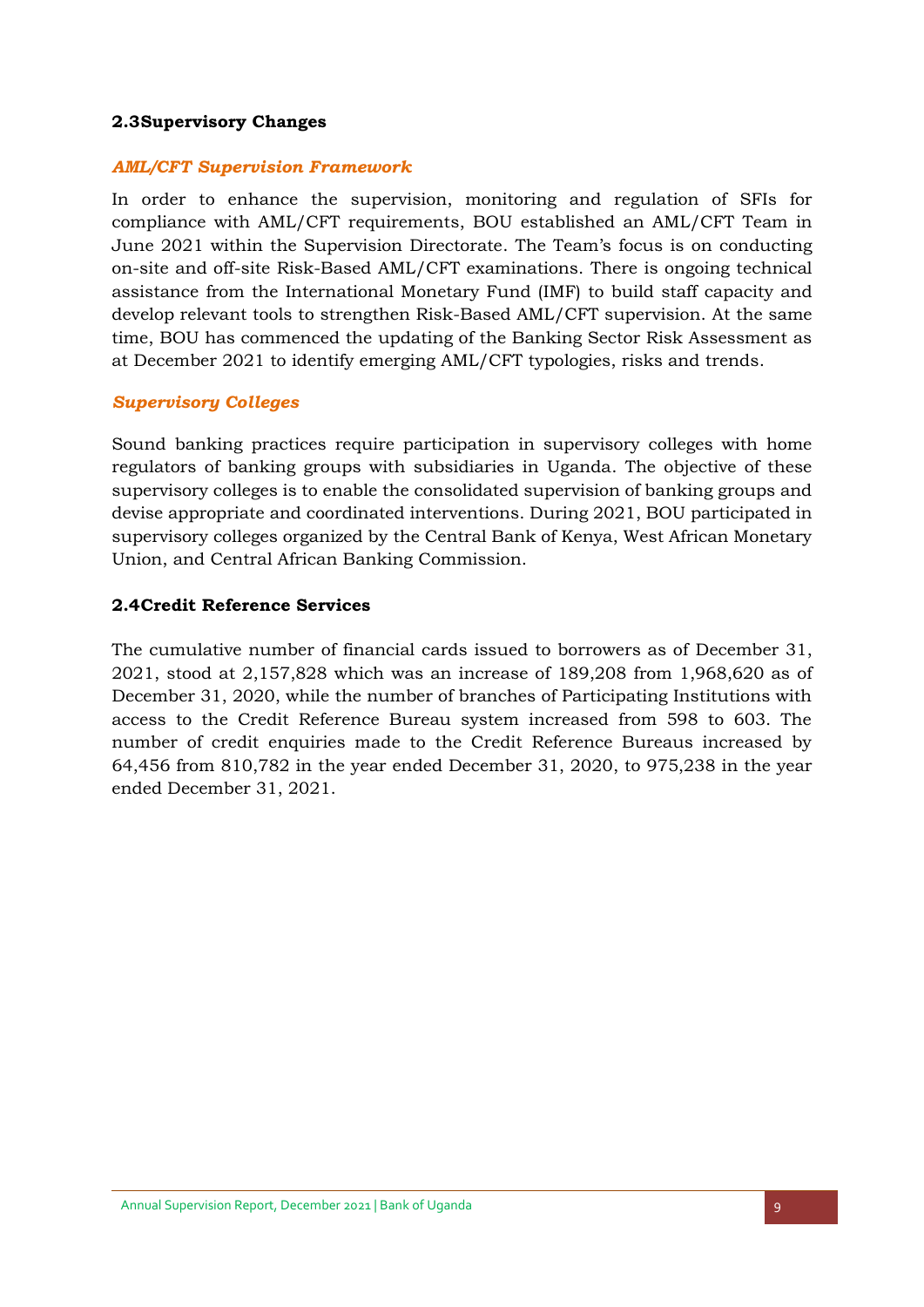<span id="page-15-0"></span>**PART II: ASSESSMENT OF FINANCIAL STABILITY**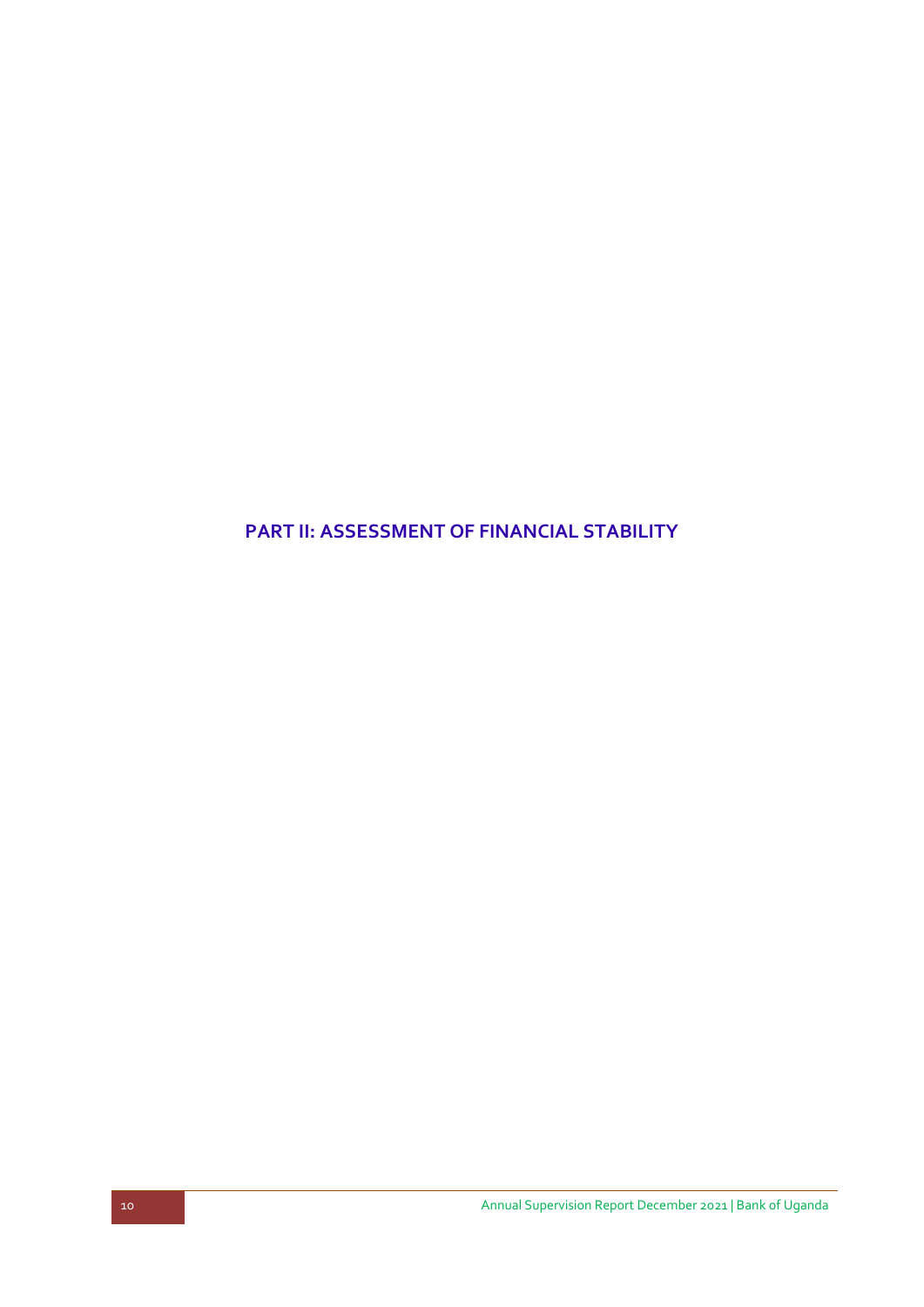## <span id="page-16-0"></span>**Chapter 3: Performance of SFIs**

### <span id="page-16-1"></span>**3.1Introduction**

**Uganda's banking sector resilience continued to improve during the year ended December 2021**, supported by the gradual recovery in economic activity, strong capital and liquidity buffers held by the supervised financial institutions<sup>1</sup> (SFIs), and the effective policy measures implemented by the BOU. However, downside risks to financial sector performance and stability remain, including weaker-than-expected domestic and global economic growth, the potential reversal of foreign capital flows as interest rates rise in advanced economies, inflationary pressures, geopolitical tensions, and resurgence of the COVID-19 pandemic. Nonetheless, BOU will continue to buttress the financial sector with decisive policy measures to mitigate emerging risks. Notably, effective 1st January 2022, commercial banks and credit institutions (CIs) are required to comply with the Financial Institutions (Capital Buffers and Leverage Ratio) Regulations 2020 that aim to strengthen their capital resilience and solvency and, consequently, financial system stability.

## <span id="page-16-2"></span>3.2**Profitability and Capital Adequacy**

**The banking industry remained profitable during the year to December 2021.** The aggregate net profits after tax (NPAT) for commercial banks increased by 26.9 percent to UGX 1,073.9 billion from UGX 846.2 billion in the previous year. The growth in earnings was largely driven by increases of 24.4 percent and 7.9 percent in interest income from Government securities and loans respectively. Similarly, CIs' NPAT improved from a loss of UGX 14.7 billion in the year to December 2020 to a profit of UGX 4.3 billion in the year to December 2021. On the other hand, the microfinance deposit-taking institutions (MDIs)' NPAT reduced from UGX 33.9 billion to a loss of UGX 36.8 billion over the same period following a 71.5 percent increase in MDIs' provisions for bad loans, mainly due to the impact of the COVID-19 pandemic on micro borrowers. Going forward, the main risk to SFIs' profitability remains the potential increase of non-performing loans (NPLs) and provisions as SFIs' loans may become permanently impaired as a result of the effect of the pandemic on economic activity.

<sup>&</sup>lt;sup>1</sup> SFIs include commercial banks, credit institutions and microfinance deposit-taking institutions, all of which are supervised by Bank of Uganda.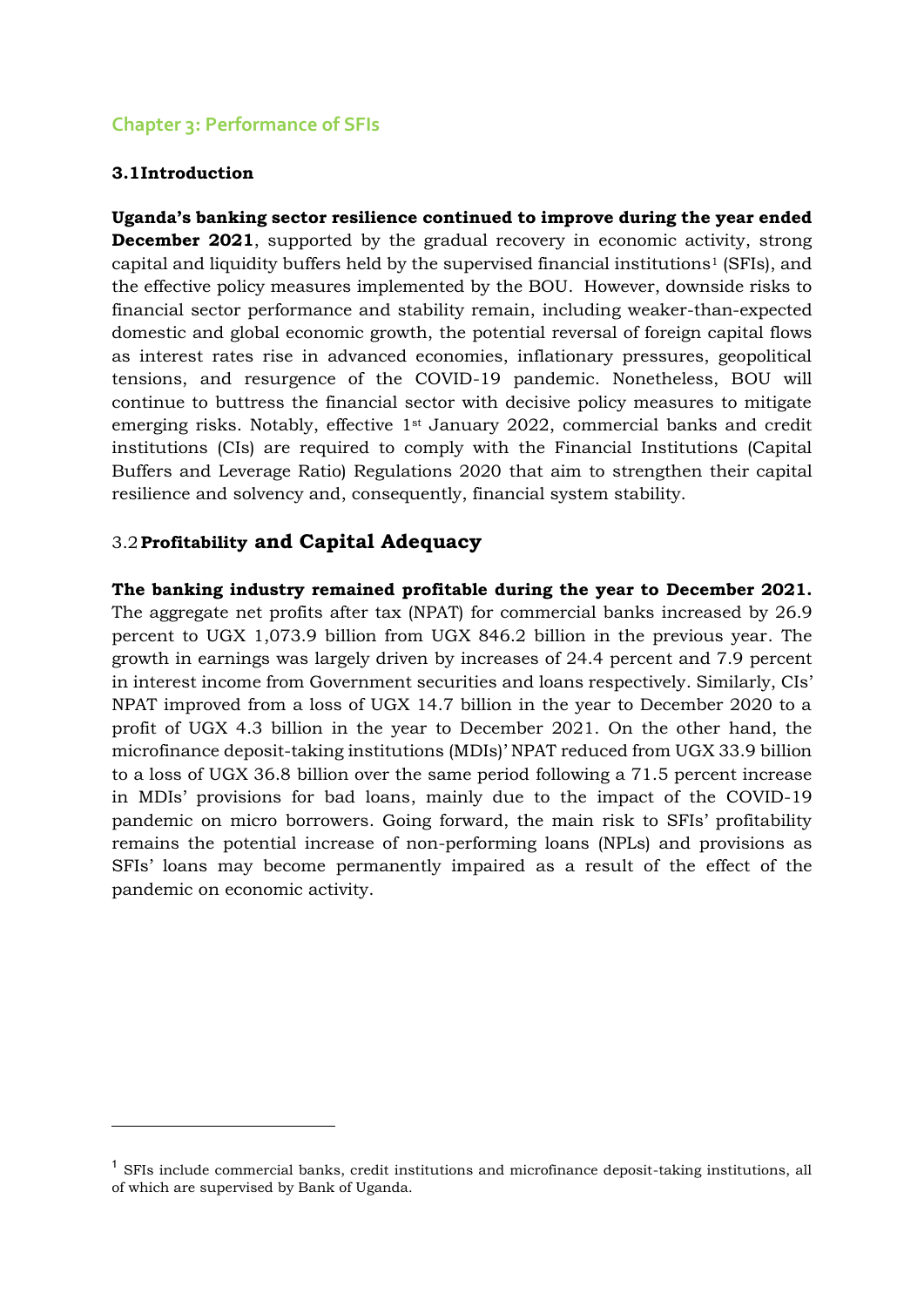

<span id="page-17-0"></span>**Figure 1: SFIs' aggregate average return on assets (percent)**

**On aggregate, the banking sector held strong capital buffers as at end-December 2021, enhancing resilience to potential shocks**. BOU's continued prudential policy restriction on the payment of dividends by SFIs has enabled them to retain more of their earnings towards organically building capital buffers. Except for one bank, all other commercial banks and MDIs met their respective paid-up capital, core capital-to-risk-weighted assets (RWA) (core capital adequacy ratio) and total capital-to-RWA (total capital adequacy ratio) minimum requirements of Shs.25bn, 10 percent and 12 percent respectively for commercial banks and Shs.0.5bn, 15 percent and 20 percent for MDIs. Further, all domestically systemic important banks (DSIBs) held sufficient capital buffers to meet their respective systemic risk buffer requirements, pursuant to the Financial Institutions (Capital Buffers and Leverage Ratio) Regulations, 2020. However, two CIs did not meet the minimum capital requirements as at end-2021. These CIs along with one commercial bank have been subjected to enhanced supervisory actions aimed at restoring capital adequacy.



<span id="page-17-1"></span>**Figure 2: SFIs' aggregate core capital ratios (percent)**

*Source: BOU*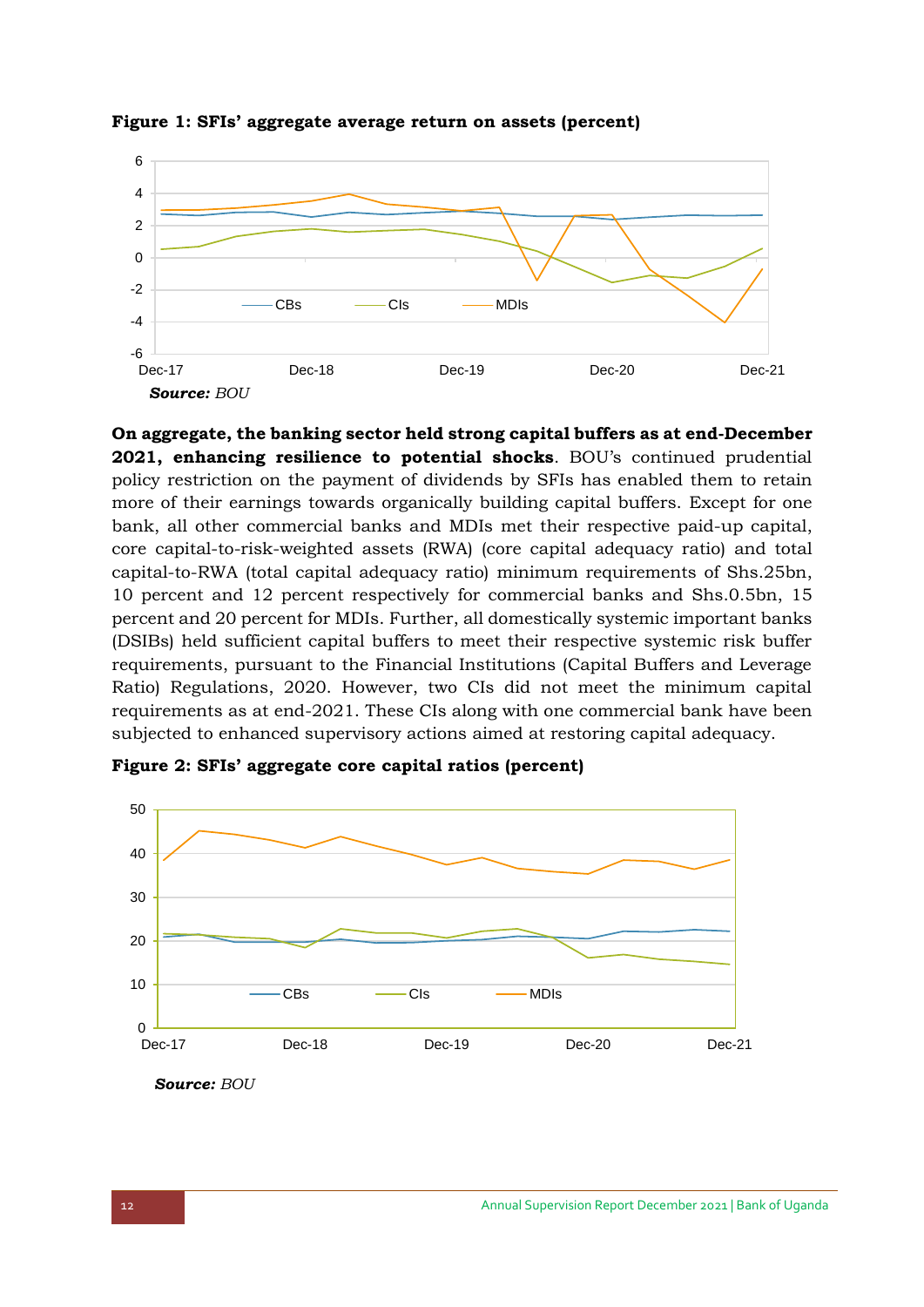## **Box 1: The Financial Institutions (Capital Buffers and Leverage Ratio) Regulations 2020**

Following the expiry of the one-year transition period on  $31<sup>st</sup>$  December 2021, BOU has embarked on ensuring compliance with these Regulations. All commercial banks and credit institutions are required to maintain a capital conservation buffer of 2.5 percent to RWA over and above the minimum core and total capital adequacy ratio, as well as a prudential leverage ratio of 6.0 percent. In addition, the DSIBs are required to maintain a higher regulatory capital buffer in the range of 0.0–3.5 percent of RWA, over and above the regulatory ongoing core capital adequacy ratio requirement and shall also be subjected to more stringent supervision. These regulatory requirements are in line with the Basel III framework and shall enhance the banking institutions' solvency and resilience against potential shocks and thus minimize the likelihood of their impairment or failure. Based on the December 2021 capital positions, all the DSIBs held sufficient capital buffers to meet their respective systemic risk buffer requirements, and all commercial banks and CIs, with a few exceptions, maintained adequate capital buffers to comply with the capital conservation buffer and leverage ratio.

### <span id="page-18-0"></span>3.3**Funding and Liquidity**

## **Funding and liquidity conditions remained stable, supported by improved deposit mobilization, SFIs' holding of strong liquidity buffers, and BOU policy measures, through the year ended December 2021.**

Total customer deposits, which remain the main source of stable funding for commercial banks and constitute about 84 percent of total liabilities, grew by 6.8 percent from UGX 26.8 trillion to UGX 28.6 trillion. The aggregate cost of deposits reduced to 2.3 percent during the year under review, from 2.4 percent in the prior year. Notably, also, the proportion of foreign currency-denominated deposits to total deposits continued to decline, from 37.2 percent in December 2019 to 35.7 percent in December 2020 and to 35.2 percent in December 2021, reducing commercial banks' exposure to foreign exchange risk.

Similarly, customer deposits for MDIs increased from UGX 355.9 billion as at end-December 2020 to UGX 383.2 billion as at end-December 2021 while customer deposits for CIs reduced from UGX 593.7 billion as at end-December 2020 to UGX 226.3 billion as at end December 2021, largely due to the upgrade of Post Bank to commercial bank status.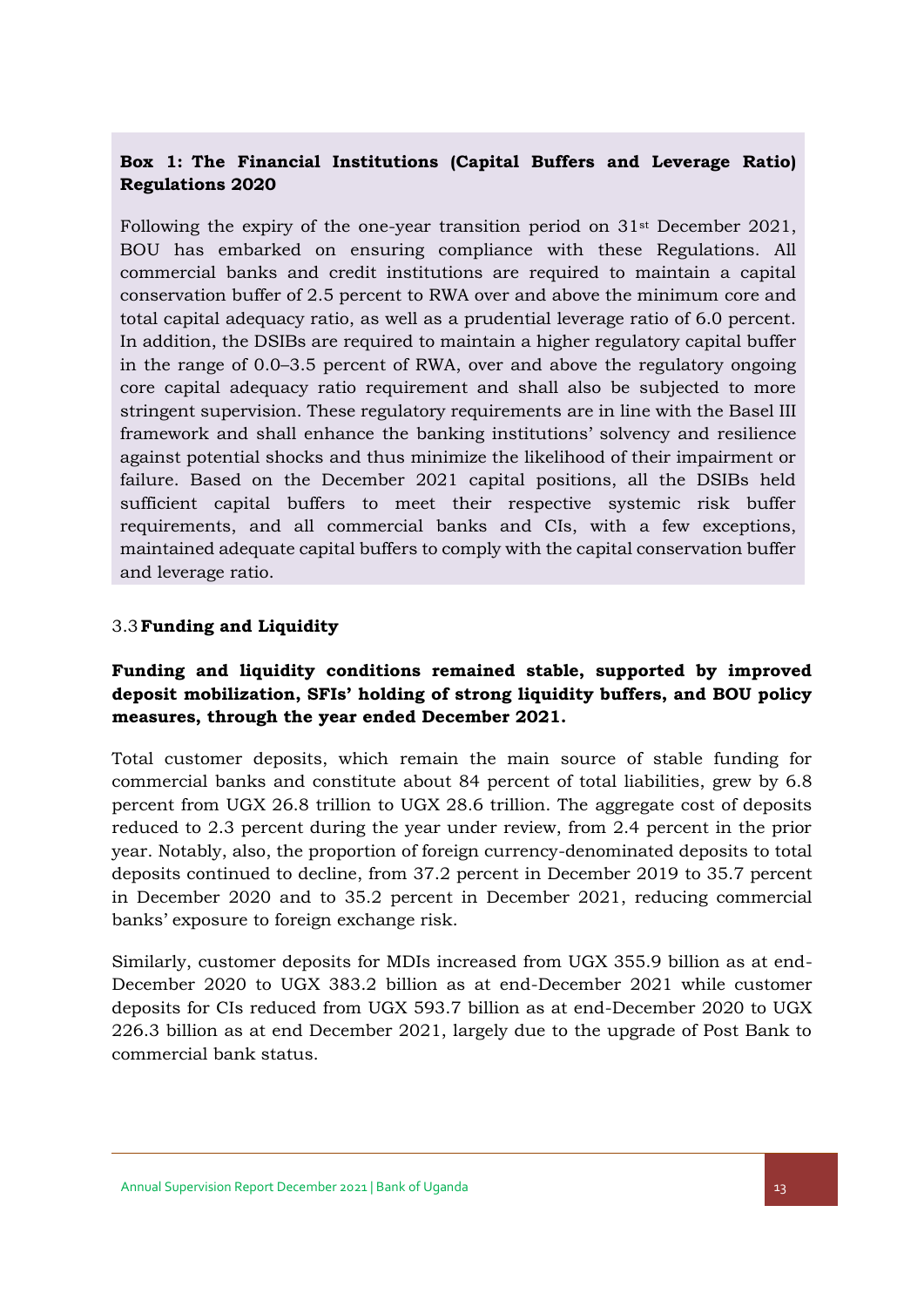## <span id="page-19-0"></span>**Figure 3: Spreads between interbank market rates and the central bank rate (percent)**



In the domestic wholesale funding markets, through 2021, the cost of funds continued to trend well below the historically high levels experienced in 2020. For instance, the average spread between the 7-day interbank rate and the central bank rate (CBR) reduced from 0.48 percent in 2020 to 0.39 percent in 2021.

**SFIs continued to hold strong liquidity buffers, supported by growth in deposits and holdings of Government Treasury securities.** The banks' aggregate liquidity coverage ratio (LCR), which measures the ability of banks to withstand a 30-day liquidity stress period, increased from 229.6 percent in December 2020 to 251.2 percent in December 2021, well above the 100 percent benchmark, underlining strong resilience. All banks held sufficient high-quality liquid assets (HQLA) to meet their short-term liquidity obligations.



<span id="page-19-1"></span>**Figure 4: Banks' aggregate liquidity indicators (percent)**

The aggregate commercial banks' ratio of liquid assets–to–deposits (liquidity ratio) stood at 48.0 percent in December 2021, with all banks individually meeting the minimum requirement of 20.0 percent. Relatedly, all CIs and MDIs met their respective regulatory minimum liquidity ratio requirements of 20.0 percent and 15.0

*Source: BOU*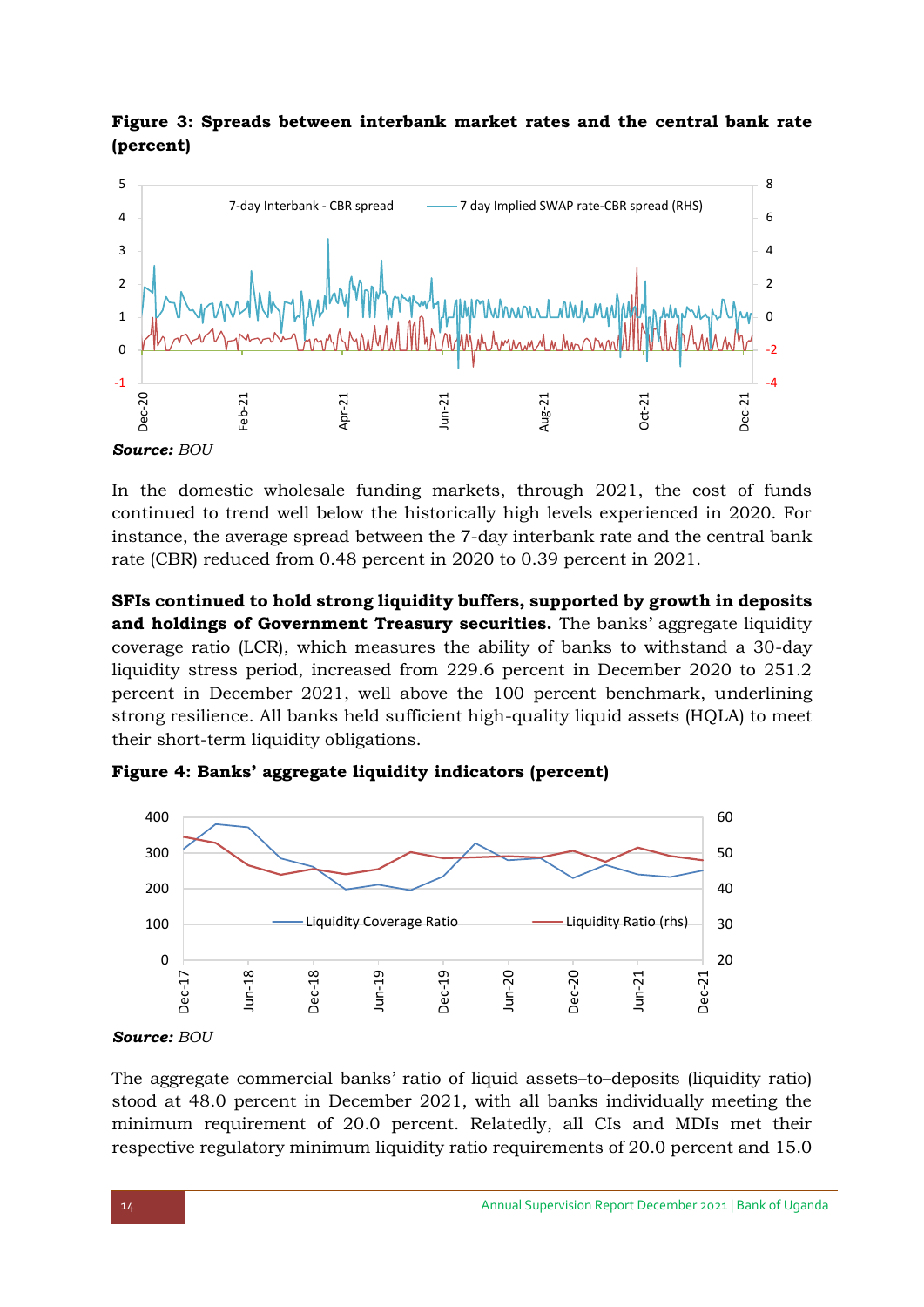percent, with aggregate ratios of 51.8 percent and 68.9 percent, respectively in the period under review.

### <span id="page-20-0"></span>3.4**Lending activity and credit risk**

**Credit growth continued to recover during the year but remained moderate**. Annually, total loans by all SFIs grew by 6.3 percent to UGX 18.4 trillion in the year to end-December 2021, compared to the 12.6 percent growth over the period ended December 2020.





#### *Source: BOU*

Commercial banks registered the strongest growth in credit during the year at a rate of 8.8 percent, to UGX 17.7 trillion. Loans by MDIs increased by 2.3 percent while those by CIs contracted by 58.4 percent, reflecting the upgrade of Post Bank from a credit institution to a commercial bank. By sector, loans to all sectors increased, except to the business and social services sectors where credit contracted by 6.2 percent and 11.7 percent respectively. The reopening of the economy is expected to support recovery in credit intermediation, with improving demand for credit by borrowers and easing risk aversion by SFIs. This will further boost economic recovery and improve SFIs' performance going forward.

**Credit risk remains elevated, but more adverse effects have been relatively moderated by the BOU credit relief measures program.** Total SFIs' NPLs increased by 6.7 percent from UGX 933.3 billion as at end-December 2020 to UGX 995.9 billion as at end-December 2021. The increase in total SFIs' NPLs was mainly from MDIs and commercial banks, with increases of 64.8 percent and 8.5 percent respectively. In this regard, the aggregate NPL ratios for CIs and MDIs worsened from 8.3 percent to 8.9 percent and from 6.3 percent to 10.1 percent respectively, while the aggregate banks' NPL ratio remained unchanged at 5.3 percent.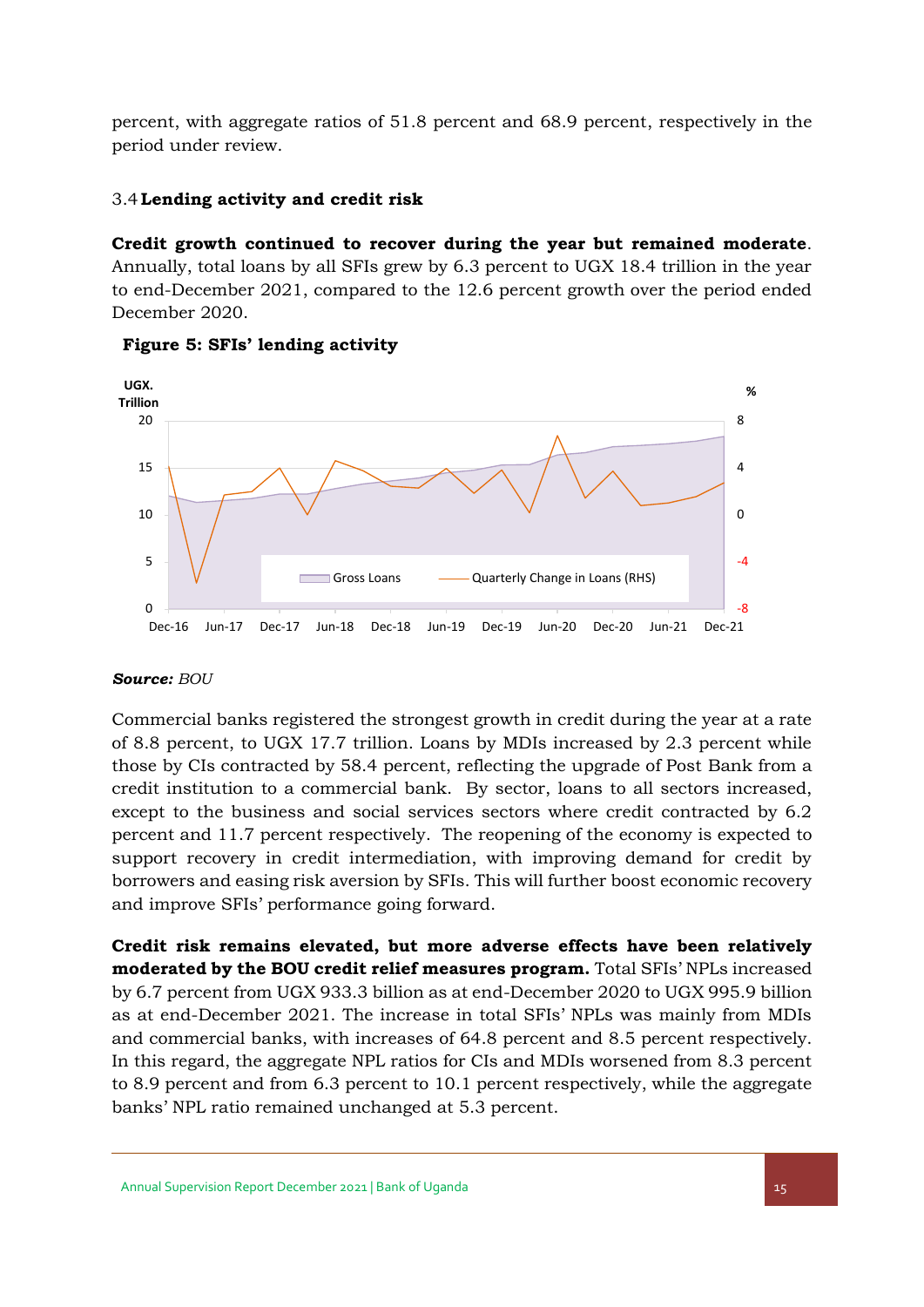<span id="page-21-1"></span>**Figure 6: SFIs' NPL ratios (percent)**



The increase in NPLs in the year was mainly from the transport and communication, social services and real estate sectors, whose NPLs increased by 155.2 percent, 118.2 percent and 109.4 percent, respectively. Furthermore, residential real estate property prices in Greater Kampala Metropolitan Area reduced by 4.5 percent during the year, from an increase of 5.2 percent in December 20202. Therefore, recovery and stability in the valuation of real estate property, which collateralizes most of the SFIs' lending will minimize credit risk and support credit intermediation going forward. Additionally, to further minimize excessive leverage and potential risks from adverse movements in real estate prices, BOU shall maintain the prudential policy on loanto-value ratio limit of 85.0 percent on residential mortgages and loans for land purchases.

# <span id="page-21-0"></span>3.5**Performance of restructured loans under the BOU Credit Relief Measures (CRM) program**

# **The performance of loans restructured under the BOU CRM program points to a continued reduction in credit risk, enabled by the reopening of the economy and the ensuing recovery in economic activity.**

A cumulative total of UGX 7.2 trillion of credit relief has been issued, including the extension for the education and hospitality sectors. For the period April 2020 to December 2021, the stock of loans that remained under the CRM program was UGX 3.1 trillion. This represents a 35.4 percent reduction from the UGX 4.8 trillion stock of loans still under CRM as at end-December 2020. Consequently, the share of restructured loans to total loans in the industry reduced to 16.7 percent over the period to December 2021. However, underscoring the deterioration in asset quality during the period of review, the value of restructured loans under the CRM program that were in arrears by at least one instalment increased, from UGX 764.5 billion as

<sup>2</sup> Uganda Bureau of Statistics: *Residential Property Price Index report*, December 2021.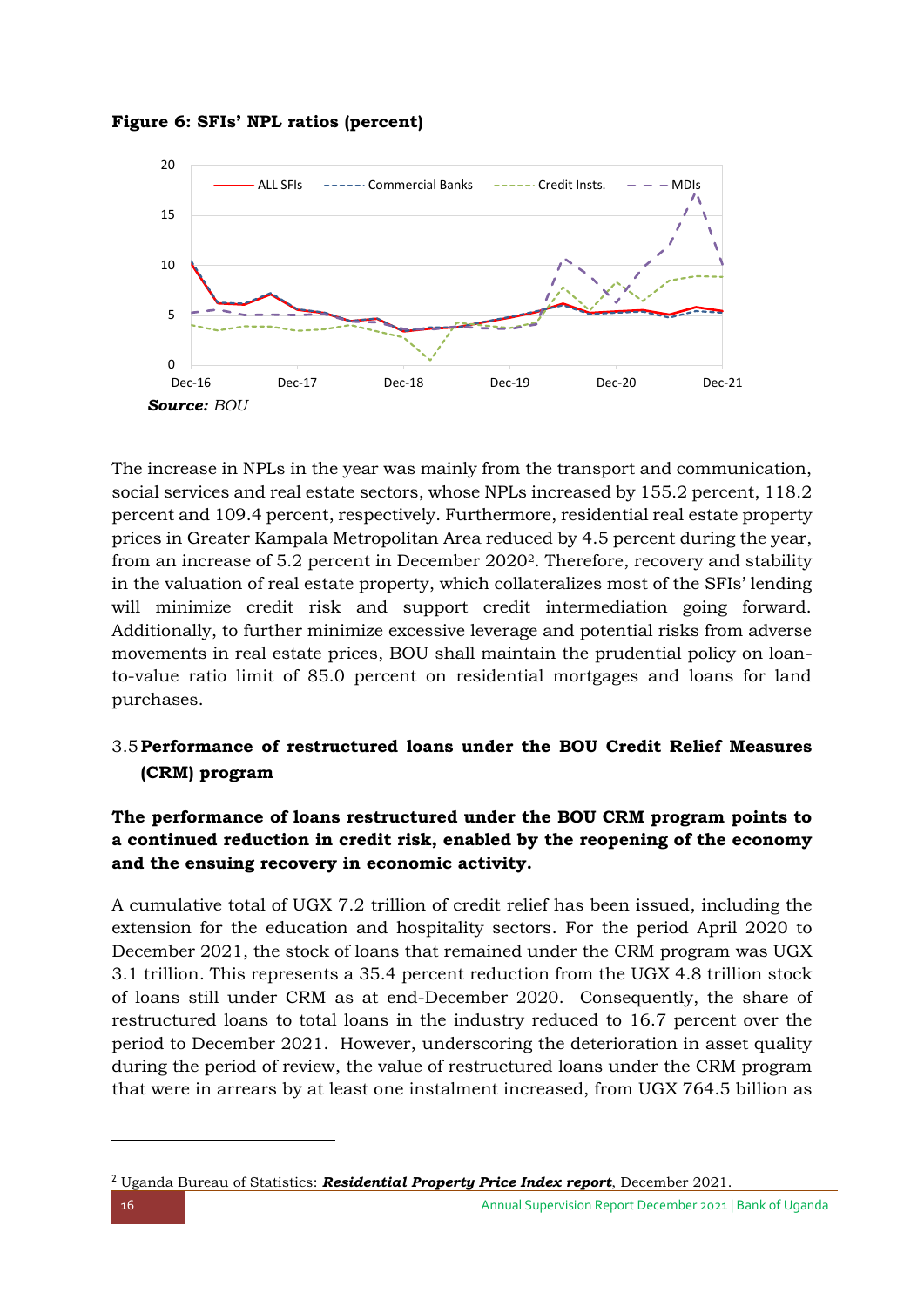at end-December 2020 to UGX 941.5 billion as at end-December 2021.

Nonetheless, stronger and sustained economic recovery should minimize credit risk and support credit intermediation, by improving borrowers' repayment capacity, and consequently, the SFIs' profitability and soundness.

<span id="page-22-0"></span>



*Source: BOU*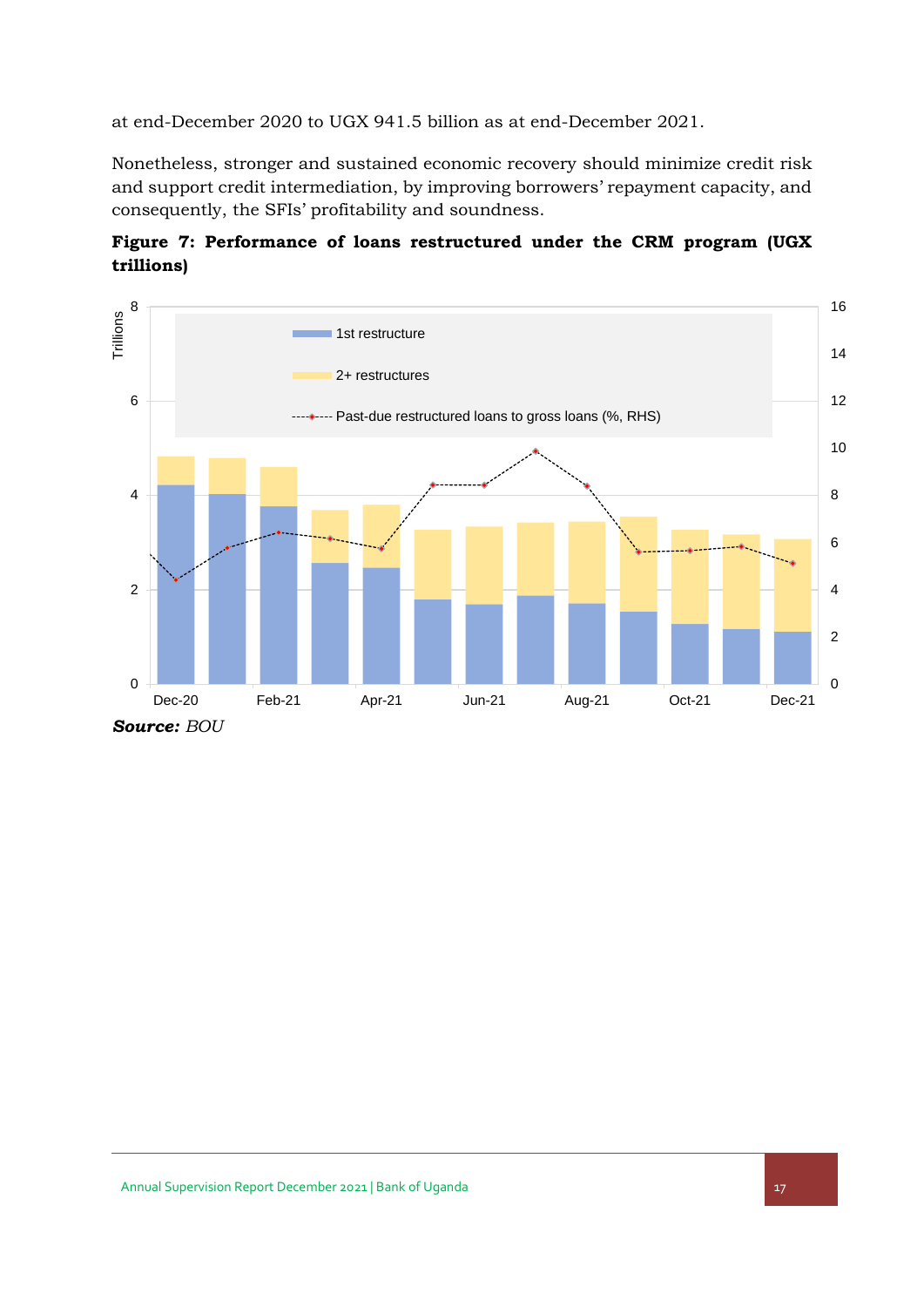## **Box 2: Extension of the CRM Program for the education and hospitality sectors**

On 1st November 2021, BOU extended targeted CRM for borrowers in the education and hospitality sectors for 12 months ending 30th September 2022, cognizant of the impact of the prolonged lockdown measures on both sectors.

Under the program, BOU gave all SFIs under its jurisdiction exceptional permission to provide credit relief at their discretion to borrowers in the education and hospitality sectors, that continue to be negatively affected by the COVID-19 pandemic.

The following guidelines apply in implementing the targeted CRM:

- In the 12 months to 30<sup>th</sup> September 2022, SFIs are permitted to grant one restructuring to credit exposures in the education and hospitality sectors that were extended before 1st April 2020 and had not been classified as loss as of that date.
- The duration of any credit relief so granted shall expire on or before 30<sup>th</sup> September 2022.
- The restructuring may be in the form of a repayment moratorium, extension of tenor, reduction of principal loan repayment instalment, reduction of applicable interest rate, or a combination of the above.
- The event of any restructuring granted will not be treated as an adverse change in the credit risk profile of the borrower for reporting to the Credit Reference Bureau nor will it affect the credit classification status or lead to a downgrade of such a credit facility, for the duration of the CRMs.
- This targeted forbearance shall however strictly be subject to the SFIs stopping (not postponing) accrual and compounding of interest on the said loans for the duration that the facility is under credit relief. In addition, SFIs will be required to waive penalties for late payment and fees for early redemption for these loan facilities during the period that they are under this extended credit relief.
- Consumer protection must be prioritized and SFIs must ensure full disclosure of the terms and conditions of the restructured credit facility. SFIs are required to maintain records of such credit exposures in a format that can be verified by BOU and should also obtain the borrower's written consent.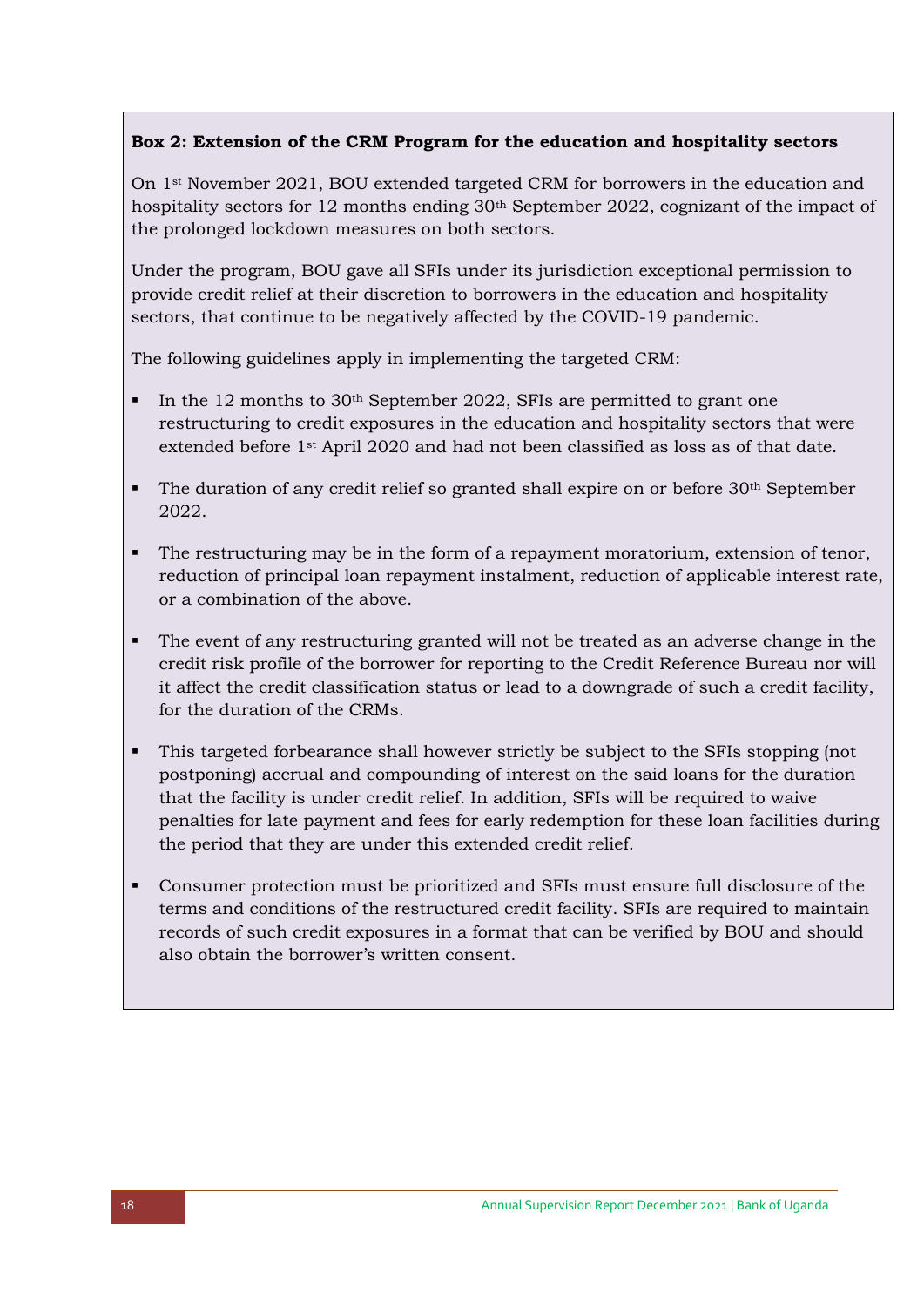### <span id="page-24-0"></span>3.6**Summary of Systemic Risks**

The risk dashboard ([Table 3](#page-24-2)) summarizes the key drivers of systemic risks to Uganda's banking sector as at end-December 2021. Overall, near-term risks to financial stability remain elevated on account of macro, credit and operational risks. From the macro side, downside risks include tightening of monetary policy globally, supplyside shocks, and rising commodity prices. These could have adverse spill-over effects for Uganda's financial system and affect credit, market, and liquidity risk. The operations of the significantly important payment systems (SIPS) recorded notable growth in digital payments services, mainly driven by: the recovery and gradual normalization of the economy following the easing of COVID-19 restrictions; increased business activity due to the seasonality effects of the December festivities; a favourable policy environment, and evolving consumer behaviour. BOU continues to engage with banks and payment system providers in order to enhance safeguards against operational risks arising from the use of digital platforms.

However, the banking sector remains resilient to potential shocks, supported by strong loss absorbency capacity in form of liquidity and capital buffers, as well as prudential BOU policy measures.

| <b>Risk category</b>          | <b>Risk direction</b> |
|-------------------------------|-----------------------|
|                               | from previous         |
| Overall risk                  |                       |
| Macro risk                    |                       |
| Credit risk                   |                       |
| Liquidity risk                |                       |
| Market risk                   |                       |
| Operational risk              |                       |
| Profitability and solvency    |                       |
| Structural/concentration risk |                       |
|                               |                       |

<span id="page-24-2"></span>**Table 3: Direction of systemic risk as at end December 2021**

|                    | Increased risk   Marginal risk / No change   Reduced risk |  |  |  |  |  |  |
|--------------------|-----------------------------------------------------------|--|--|--|--|--|--|
| <b>Source: BOU</b> |                                                           |  |  |  |  |  |  |

### <span id="page-24-1"></span>3.7 **Outlook for Financial Stability and Supervisory implications**

The outlook is for systemic risks to Uganda's financial system to remain elevated in the near term and shall depend on trends in global and domestic economic and financial conditions. BOU continues to closely monitor trends in systemic risks and the performance of SFIs taking into account the evolving economic and financial conditions and stands ready to implement further appropriate policy and supervisory measures to safeguard financial system stability.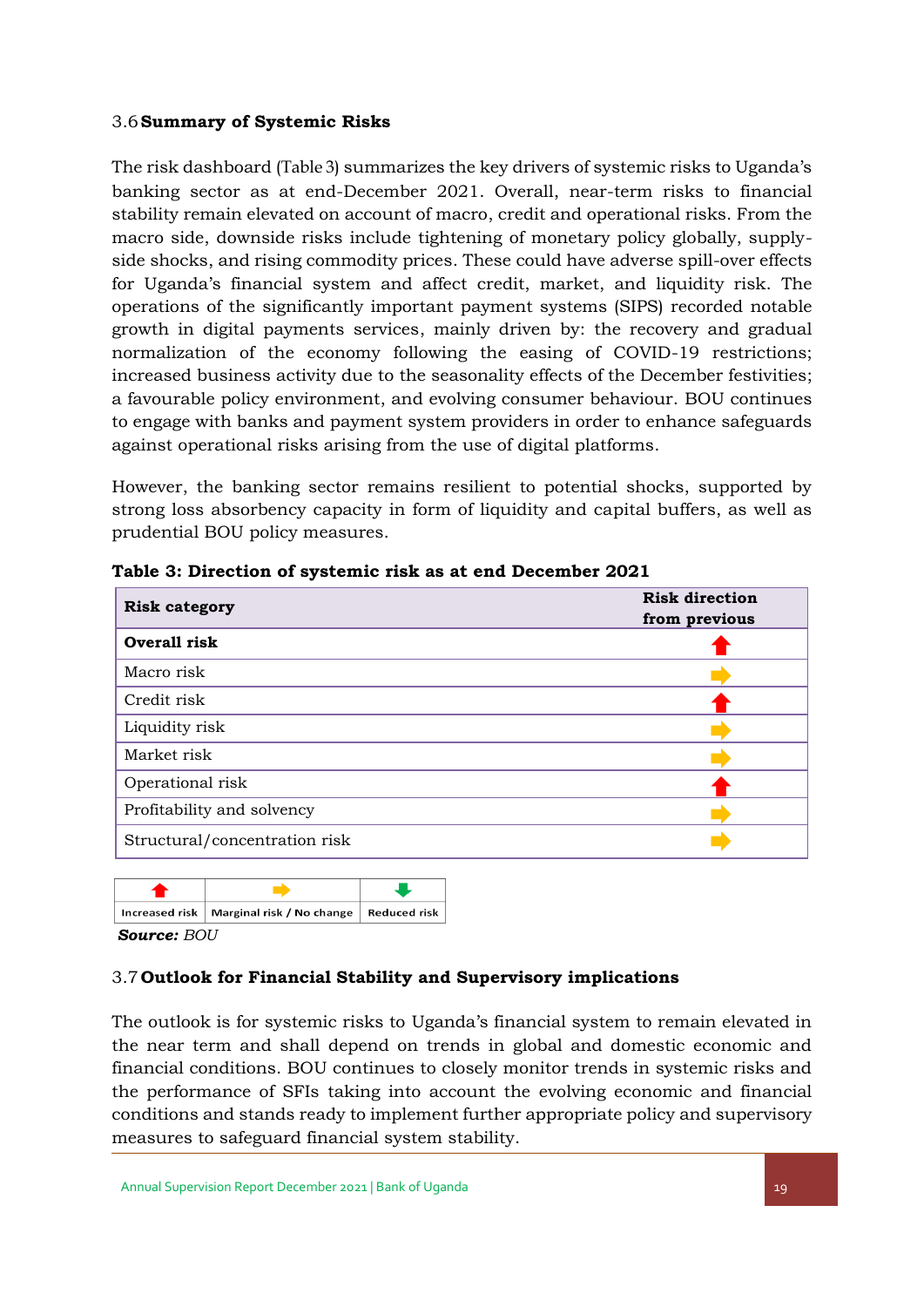Notably, to support the SFIs to build more resilience, BOU started implementing the Financial Institutions (Capital Buffers) Regulations 2020 and Basle II Framework, effective 01 January 2022.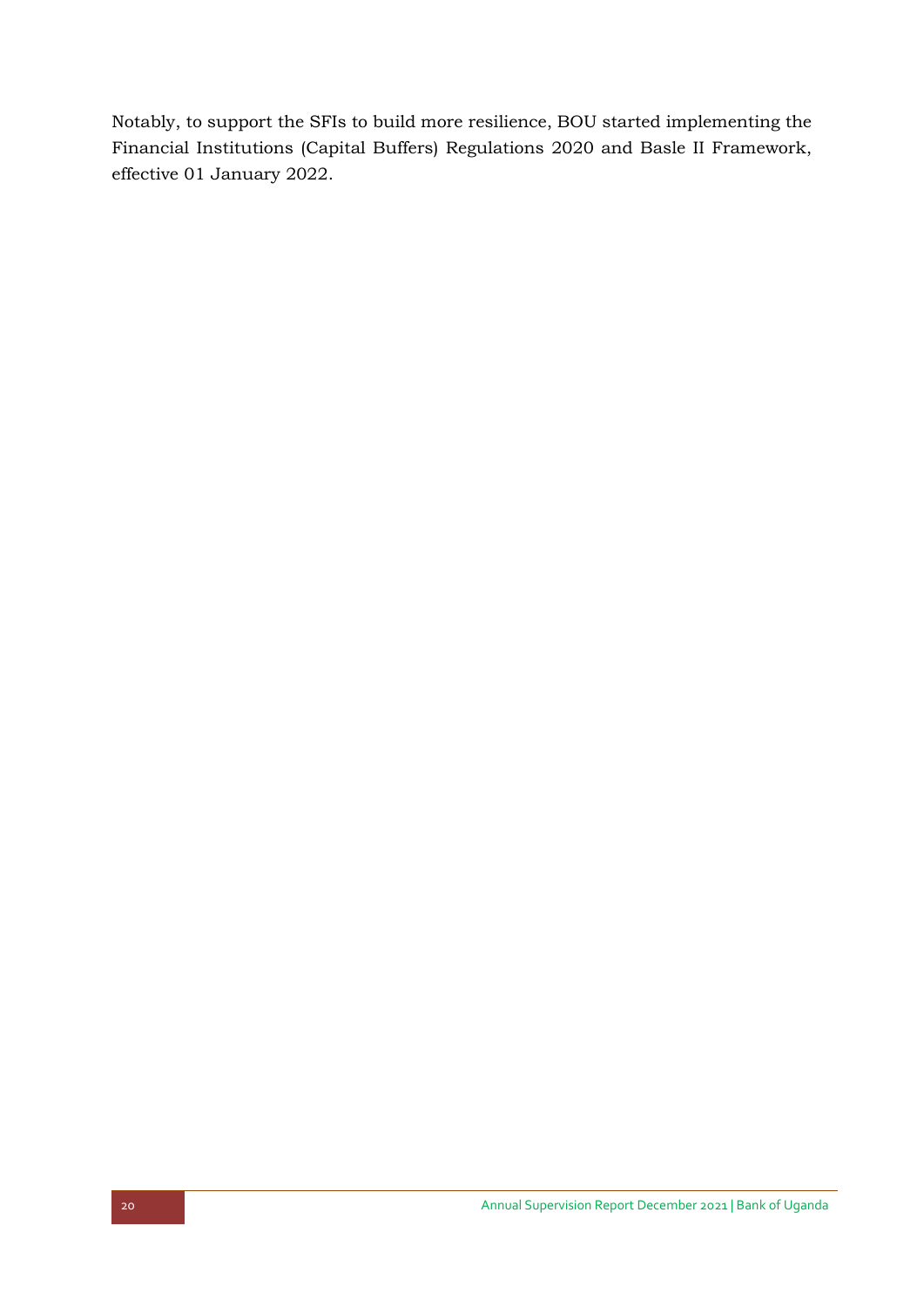## <span id="page-26-0"></span>**Chapter 4: Non-Bank Financial Institutions Sector**

## *4.1 Credit Institutions*

Licensed credit institutions reduced from five (5) to four (4) following the transformation of one into a commercial bank. Total assets held by the credit institutions subsector decreased by Shs.643.7 billion or 60.59 percent from Shs.1,062.5 billion in December 2020 to Shs.418.8 billion as of December 2021, largely on account of the transformation mentioned above. Net loans and advances dropped by Shs.338.8 billion or 59.0 percent to Shs.235.9 billion, while total deposits reduced by Shs.367.4 billion or 61.9 percent billion to Shs.226.3 billion over the review period.

## *Capital adequacy and liquidity*

The core and total capital to risk-weighted assets (RWAs) ratios declined to 14.1 percent and 14.86 percent, from 16.1 percent and 17.3 percent reported as of December 31, 2020, respectively as depicted in Figure 6. Aggregate core capital stood at Shs.44.2 billion while total capital amounted to Shs.46.5 billion.



#### **Figure 8: Capital Adequacy Indicators**

*Source: BOU*

Two credit institutions were undercapitalised and non-compliant with the statutory minimum core and total capital requirements of 10 percent and 12 percent respectively. The two institutions also failed to fulfil the capital conservation buffer requirement.

The aggregate liquid assets-to-total deposits ratio for credit institutions stood at 52.0 percent, which was above the statutory liquidity requirement of 20 percent. On the other hand, aggregate liquid assets held by the sub-sector decreased from Shs.351.3 billion to Shs.117.7 billion.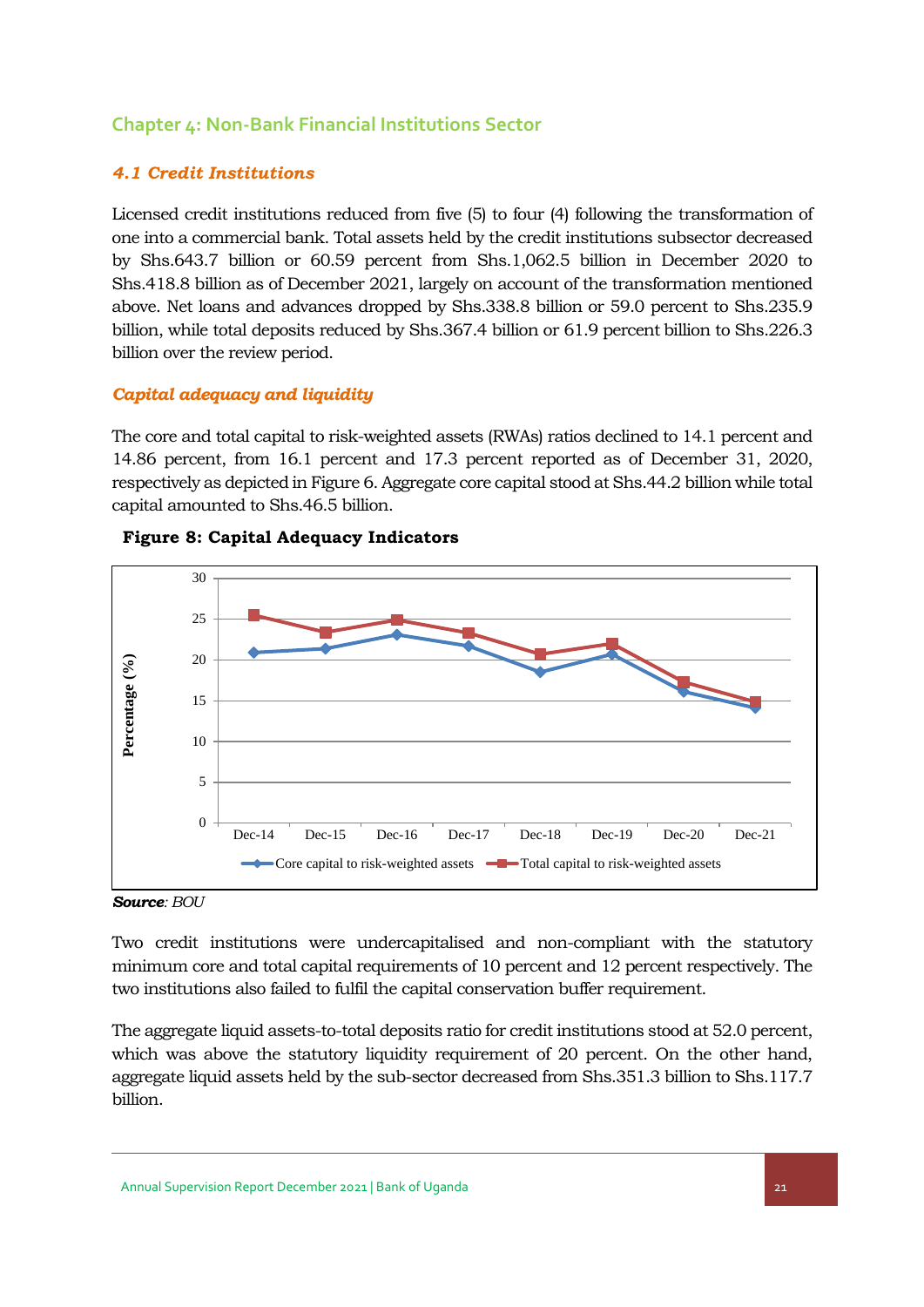## *Asset Quality*

The aggregate non-performing loans to total assets ratio deteriorated slightly from 8.1 percent as of December 31, 2020, to 8.6 percent as at December 31, 2021. The overall level of nonperforming loans decreased from Shs.49.1 billion as of December 31, 2020, to Shs.21.7 billion.

However, the ratio of specific provisions-to-NPLs improved from 46.6 percent to 55.4 percent over the same period indicating an improvement in coverage for credit losses.

## *Earnings and Profitability*

Credit Institutions' earnings improved over the period with a net profit of Shs.4.3 billion for the year ended December 31, 2021, compared to a net loss of Shs.14.7 billion reported for the previous period. Total income increased by Shs.23.1 billion or 11.4 percent while total expenses decreased slightly by Shs.0.96 billion or 0.5 percent over the review period. Interest income from loans and advances continued to be the major source of earnings for Credit Institutions and amounted to Shs.152.0 billion or 67.4 percent of total income.

All but one of the Credit institutions was profitable for the period ended December 31, 2021.

## *Microfinance Deposit-taking Institutions*

There were four (4) Microfinance Deposit-taking Institutions as of December 31, 2021. Total assets held by the Microfinance Deposit-taking Institutions marginally increased by Shs.3.6 billion or 0.5 percent from Shs.743.3billion as of December 31, 2020, to Shs.746.9 billion largely due to an increase in investment in government securities of Shs.13.9 billion or 344.1 percent. Total liabilities decreased by Shs.1.3 billion or 0.2 percent from Shs.538.5 billion to Shs.537.2 billion as of 31 December 2021 mainly due to a decrease of Shs.28.6 billion or 27.4 percent in long-term borrowings.

## *Capital Adequacy*

The aggregate core and total capital to risk-weighted assets ratios stood at 38.6 percent and 41.1 percent, compared to 35.4 percent and 38.1 percent, respectively as at end December 2020. Both ratios were above the statutory minimum requirements of 15 percent and 20 percent, respectively.

### *Asset Quality*

The aggregate portfolio-at-risk ratio deteriorated from 6.3 percent in December 2020 to 10.1 percent in 2021 due to an increase in non-performing loans of Shs.16.7 billion or 64.8 percent. The ratio of specific provisions to non-performing loans stood at 75.6 percent, indicating adequate provisions to cover potential credit losses.

## *Earnings*

The sub-sector registered a loss of Shs.5.1 billion during the year ended December 31, 2021, which was a deterioration from a net after-tax profit of Shs.19.8 billion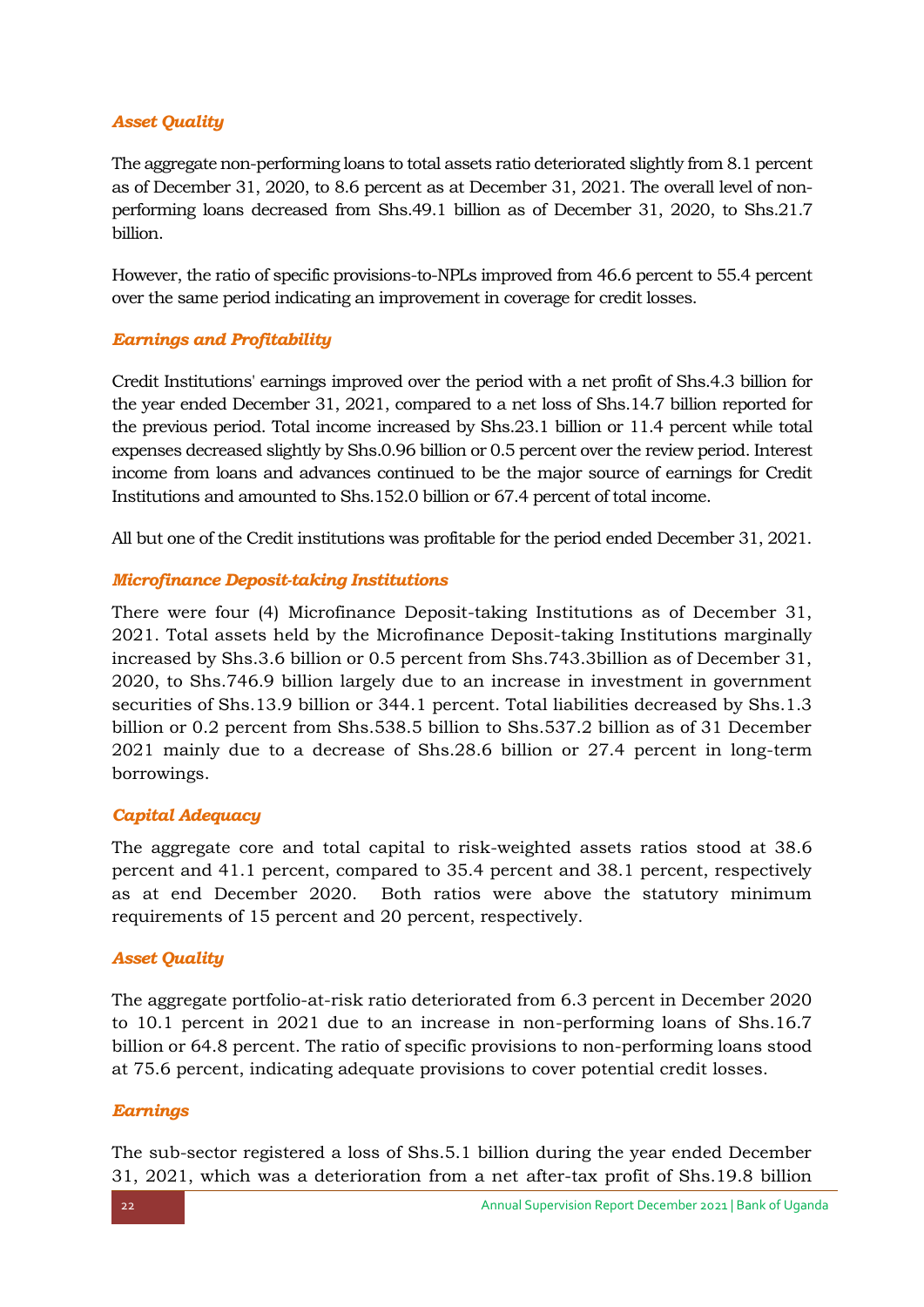recorded during the year ended December 31, 2020. The deterioration in profitability was on account of a significant increase in provisions for bad debts of Shs.22.1 billion or 163.7 percent during the period. Consequently, the return-on-assets (ROA) and return-on-equity (ROE) stood at negative 0.7 percent and negative 2.3 percent down from 2.7 percent and 10.0 percent, respectively, as of 31 December 2021.

## *Liquidity*

The aggregate liquid assets-to-total deposits ratio stood at 68.9 percent, well above the statutory liquidity requirement of 15 percent. Total liquid assets held by the subsector increased by Shs.19.1 billion or 7.8 percent from Shs.244.8 billion as of December 31, 2020, to Shs.263.9 billion mainly due to an increase in investment in government securities. The ratio of total loans to total deposits stood at 73.3 percent, well within the 85 percent prudential limit.

## *4.2 Foreign Exchange Bureaus and Money Remittance Companies*

As of December 31, 2021, the Forex Bureau and Money Remittance sub-sector comprised of 219 licensed Foreign Exchange Bureaus (326 outlets) inclusive of one Microfinance Deposit-Taking Institution licensed to do foreign exchange business and 89 Money Remitters (268 outlets) inclusive of three (3) Microfinance Deposit-taking Institutions licensed under the Foreign Exchange Act, 2004 to engage in money remittance business. During the year, BoU issued sixteen (16) foreign exchange bureaus and ten (10) money remittance licences.

### *Solvency of the sub-sector*

As of December 31, 2021, total capital and reserves held by the sub-sector stood at Shs.87.04 billion reflecting a growth of Shs.2.10 billion or 2.47 percent from Shs.84.94 billion as of December 31, 2020.

Profit before tax was Shs.9.85 billion, an increase of Shs.3.05 billion or 44.85 percent compared to Shs.6.80 billion in 2020. The increase in profitability was in part attributed to the opening of the business environment in 2021.

### *4.3 Money remittances*

Money remittance inflows increased by 3.52 percent from USD 579.0 million for the year ended December 2020 to USD 599.37 million for the period ending December 2021. Outflows on the other hand decreased by 3.85 percent from USD 213.82 million to USD 205.59 million, as depicted in Figure 7.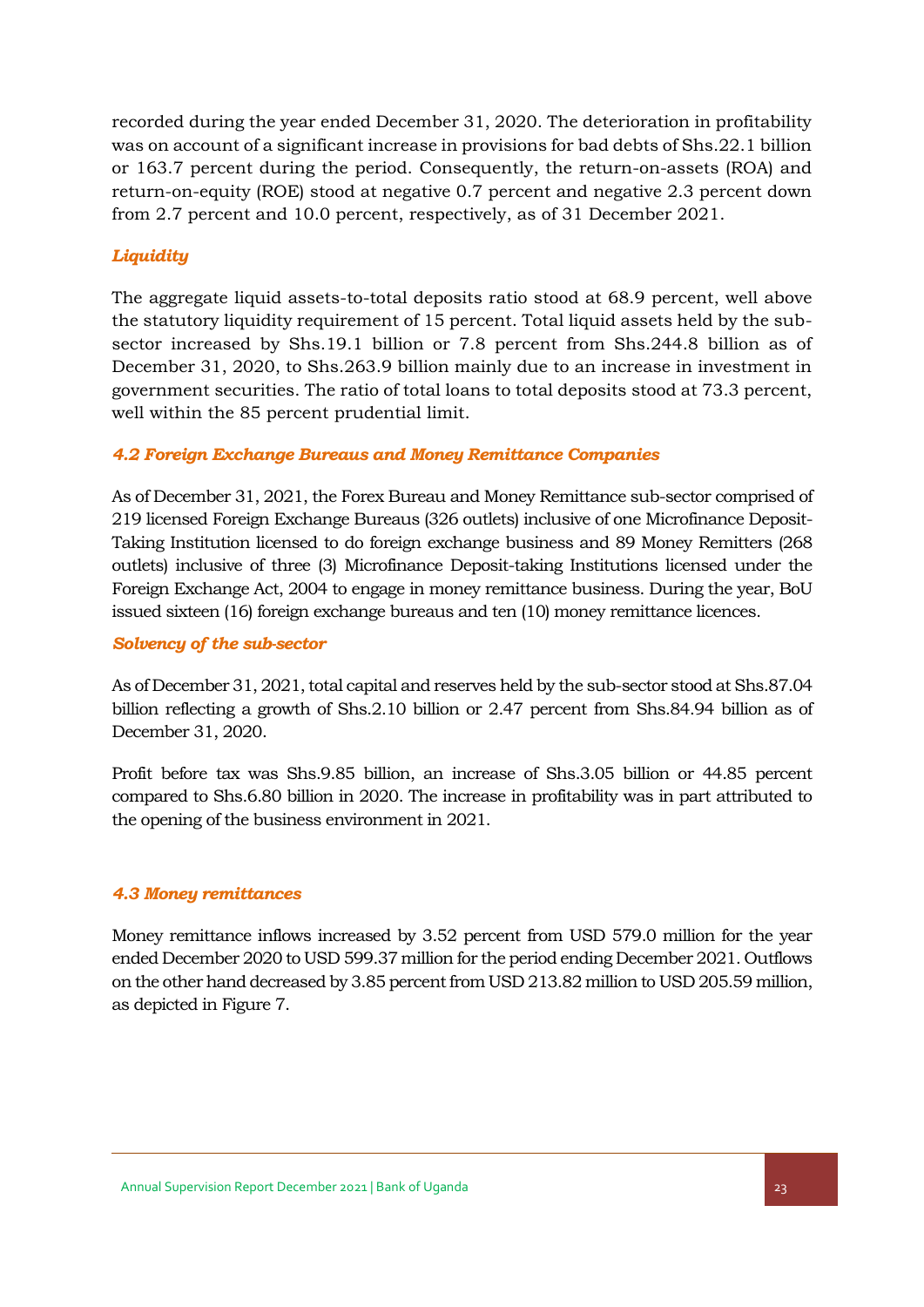<span id="page-29-0"></span>**Figure 9: Money remittances**



*Source: BOU*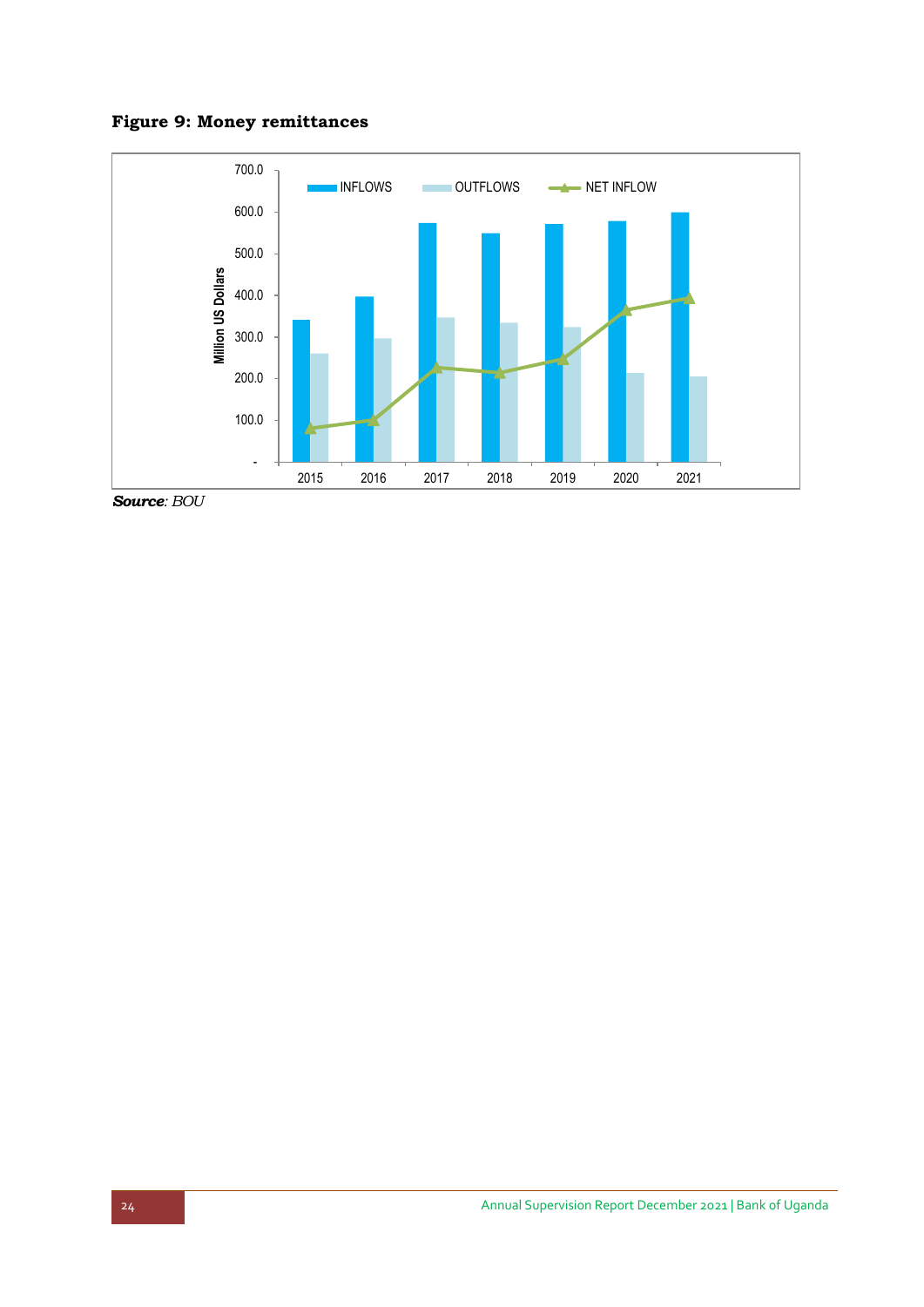# <span id="page-30-0"></span>**Chapter 5: Implementation of the Basel II Capital Adequacy Framework**

## **a) Introduction**

Bank of Uganda (BOU) completed the implementation of the Basel I Capital Accord in September 2018 with the gazetting of the Financial Institutions (Capital Adequacy Requirements) Regulations, 2018.

On 11 November 2020, the Financial Stability Committee approved the roadmap for the transition from Basel I to the Basel II Capital Accord. Basel II comprises three Pillars namely, minimum regulatory capital requirements (Pillar 1), supervisory review process (Pillar 2) and market discipline (Pillar 3).

## **b) Progress of Implementation**

## **i) Pillar 1 – Minimum Capital Requirements**

The implementation process commenced with the issuance of guidelines to the Supervised Financial Institutions (SFIs) in July 2021 introducing the Pillar 1 minimum regulatory capital requirements covering credit, market and operational Risks using the Standardized Approach.

Under credit risk, SFIs will now be expected to assign risk weights ranging from 0%- 150% to different asset classes in accordance with the external credit ratings of the counterparties. Under operational risk, the SFIs will compute the capital charge based on the business indicator component and the internal loss multiplier. SFIs are further expected to compile a database of historical operational losses for a period of ten years to facilitate the computation of the internal loss multiplier.

However, BOU had introduced the Market risk capital requirements in the Financial Institutions (Capital Adequacy Requirements) Regulations 2018. The Regulations incorporated the Basel II aspects contained in the Market Risk amendment issued by Basel in 2016. No further adjustments to market risk were thus required in the 2021 guidelines.

## **ii) Pillar 2 – Supervisory Review Process**

Pillar 2 comprises two aspects namely the Internal Capital Adequacy Assessment Process (ICAAP) and the Supervisory Review Process (SREP). In July 2021, BOU issued guidelines for SFIs to implement the ICAAP, under which they will be expected to assess their capital adequacy in relation to their risk profile and develop a strategy for maintaining capital above the required needs.

There are three main areas which may be particularly suited for treatment under Pillar 2 in the ICAAP: i) risks considered under Pillar 1 but which are not fully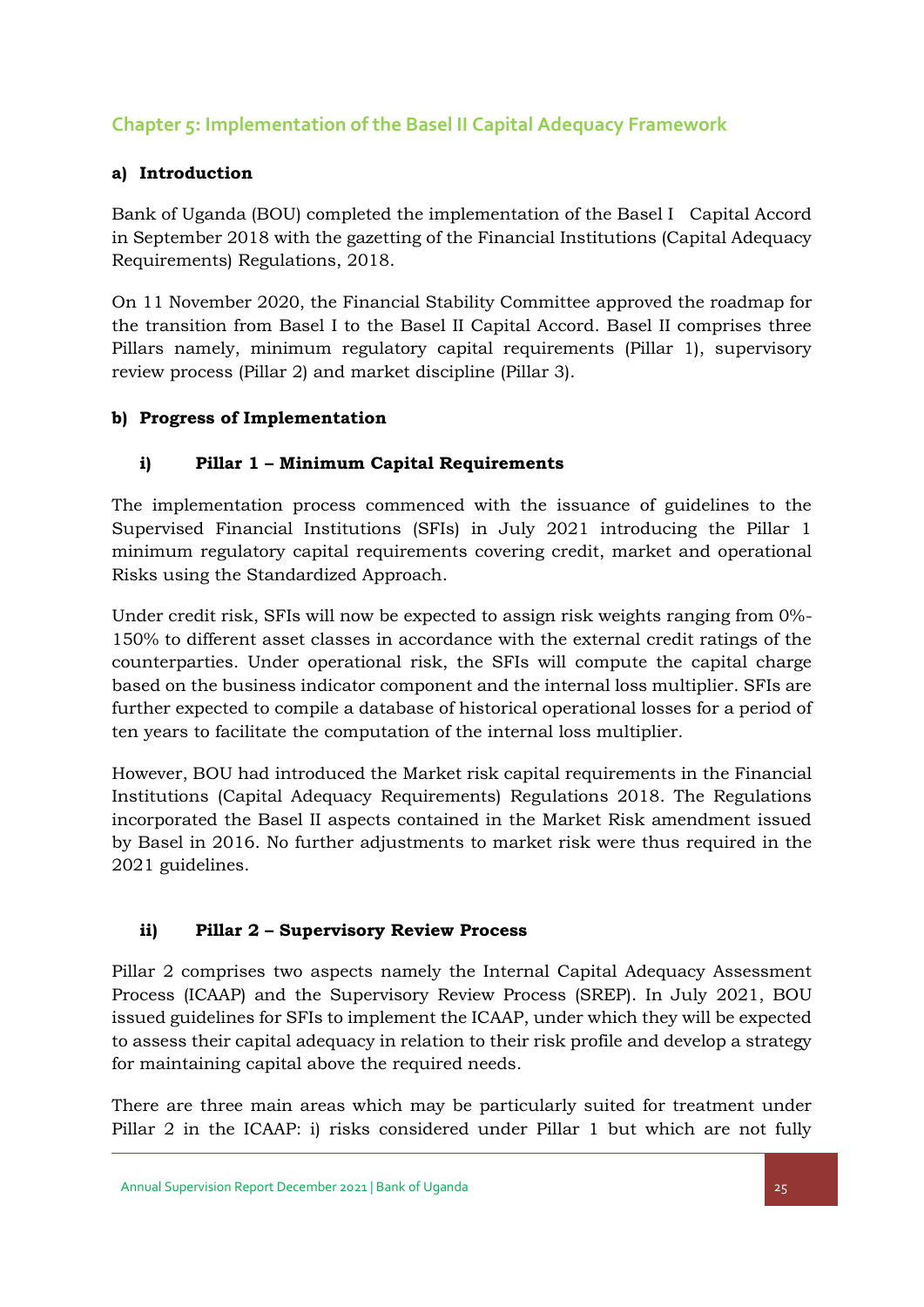captured by the Pillar 1 process such as credit concentration risk, ii) risks which are not considered in the Pillar 1 process such as interest rate risk in the banking book, business/strategic risk and iii) risks which are external to the bank such as business cycle effects. Pillar 2 also requires the Supervised Financial Institutions to implement a stress testing framework, the outcome of which should inform the need for additional capital.

Subsequently, the SFIs submitted their ICAAP reports to BoU on 31 October 2021 based on data as at 30 June 2021 and on 30 April 2022 based on data as at 31 December 2021.

BoU has now embarked on drafting the Guidelines for the Supervisory Review and Evaluation Process (SREP), to enable the assessment of the SFIs' ICAAPs as well as assigning capital add-ons to cater for the risk profile of each SFI. Under the SREP, BoU will evaluate the SFIs' internal capital adequacy assessments and strategies, as well as their ability to monitor and ensure their compliance with regulatory capital ratios. Appropriate supervisory action will be taken where BoU is not satisfied with the results of this process.

## **c) Next Steps**

The next stage of the process involves the development of a framework and issuance of Guidelines for Pillar 3: Market Discipline. Once this is concluded, BOU will embark on an intensive training program to build internal capacity for the assessment of capital adequacy under Basel II. Training programs will also be conducted for the SFIs covering both board and executive management to ensure a proper understanding and implementation of the Basel framework.

Additionally, the Financial Institutions (Capital Adequacy Requirements) Regulations 2018 will be updated to incorporate the Basel II capital requirements. Bank of Uganda expects the banking sector to be fully compliant with the Basel II Capital Framework by 30 June 2024.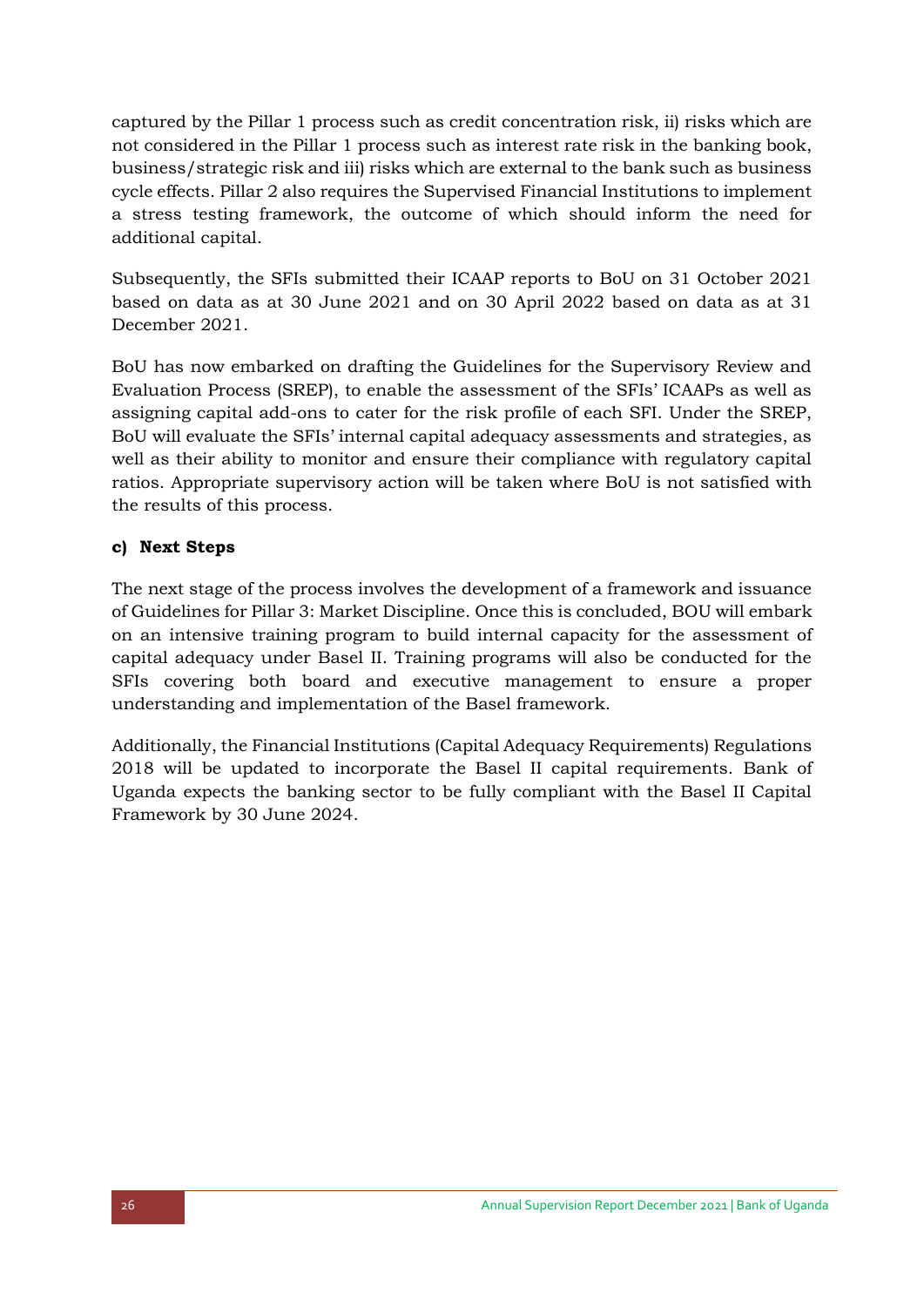## <span id="page-32-0"></span>**Conclusion**

Following the re-opening of the economy, as the spread of the pandemic abated, the banking industry has experienced heightened operational and liquidity risks. This is on account of increased demand for digital products and the potential for deterioration in the quality of banks' assets, as the full impact of the pandemic may only materialize once all the CRMs put in place to support the real economy have been withdrawn. In view of these emerging trends, BOU shall continue to obtain additional independent assurance from external auditors on the effectiveness of cyber risk management frameworks to complement the ongoing on-site surveillance measures. Cognisant of the heightened credit risk, BOU as part of its supervisory work has highlighted to SFIs the need for a strong focus on robust credit risk management practices.

In line with its mandate, the recently established AML/CFT supervision unit at BOU shall ensure that SFIs have effective and functional mechanisms to address the Money Laundering and Terrorism Financing risks inherent to their conduct and operational context. And as a complement to the digitalization agenda within the banking industry, BOU is in the conceptualization phase for the application of Supervision Technology in the execution of its supervisory and regulatory mandate.

In tune with global standards, the ongoing implementation of Basle II will enable SFIs to assess the unique risks posed by their significant business activities in order to hold capital that is commensurate to their risk profiles.

As the global economic conditions evolve on account of the shocks emanating from the war in Ukraine that has led to commodity price increases and supply chain disruptions, BOU stands ready to take necessary policy measures to ensure that SFIs maintain a high loss absorbency capacity and minimize the impact of such adverse developments on the safety of the financial sector.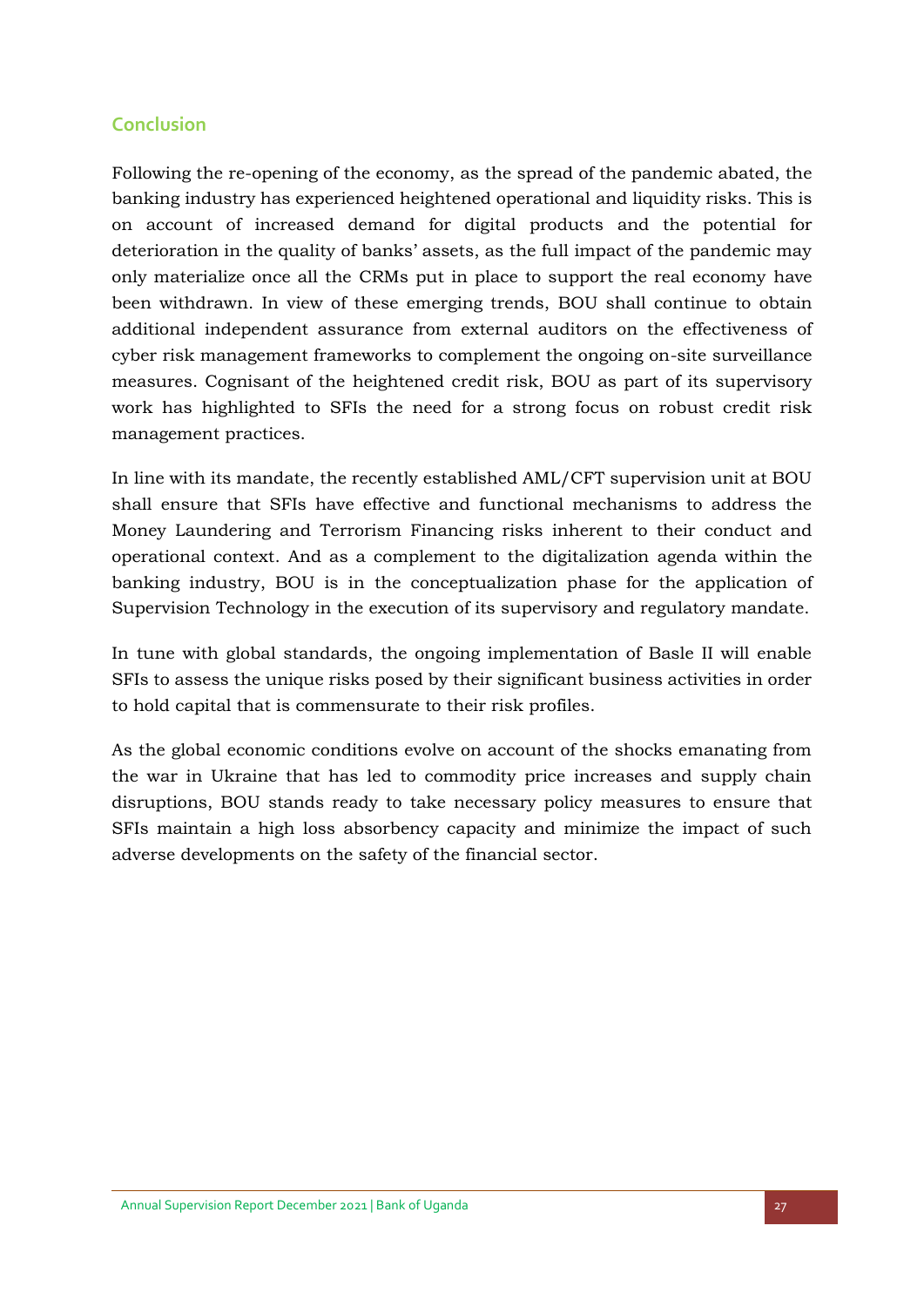<span id="page-33-0"></span>**PART III: STATISTICAL APPENDICES**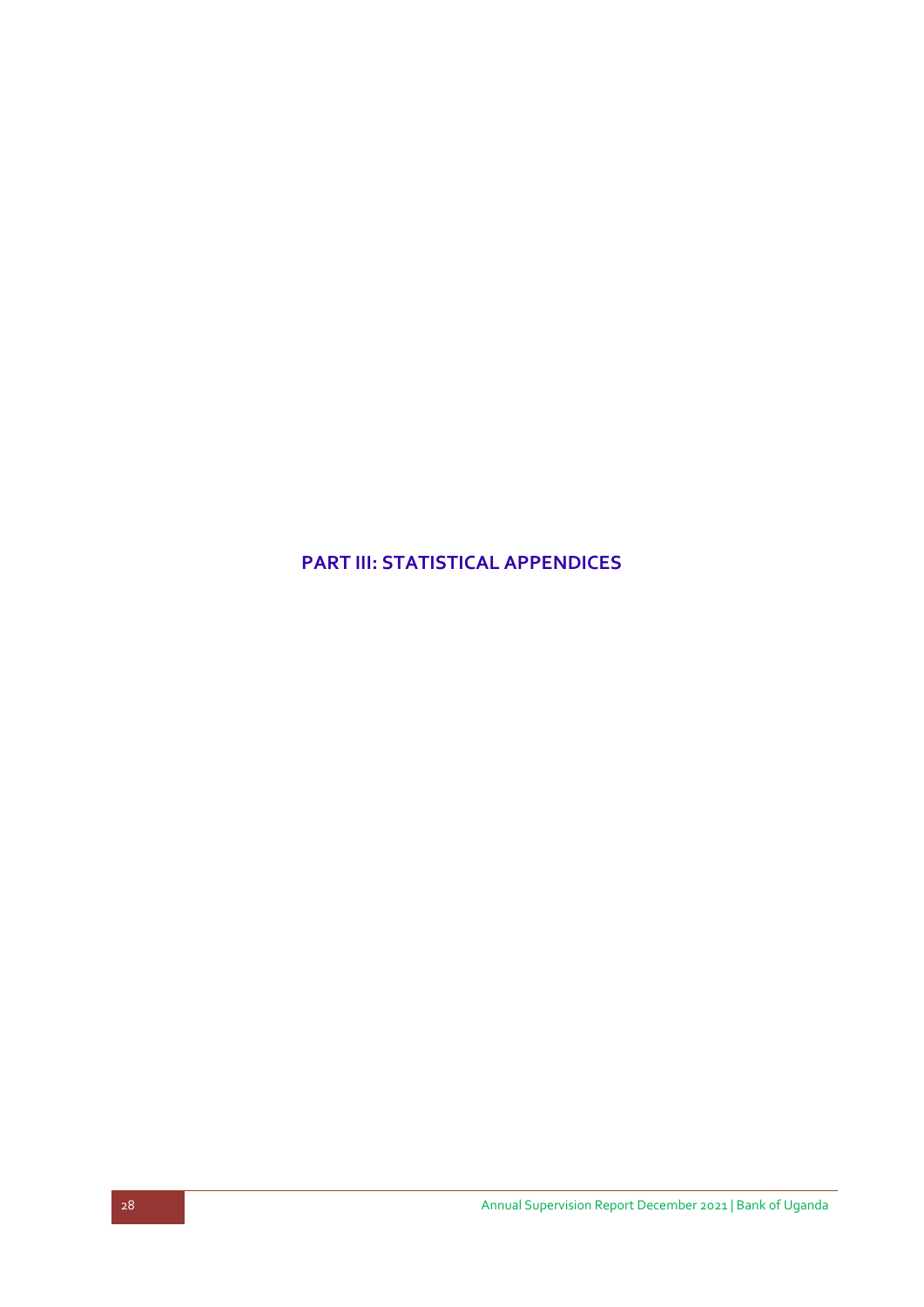## **Appendix 1:Financial soundness indicators for commercial banks (***percentage***)**

|                                                          | 2016  | 2017   | 2018   | 2019  | 2020   | 2021 |
|----------------------------------------------------------|-------|--------|--------|-------|--------|------|
| <b>Capital adequacy</b>                                  |       |        |        |       |        |      |
| Regulatory capital to risk-weighted assets               | 19.8  | 23.2   | 21.6   | 21.0  | 22.3   | 23.7 |
| Regulatory tier 1 capital to risk-weighted assets        | 17.3  | 20.9   | 19.8   | 19.3  | 20.7   | 22.2 |
| Total qualifying capital to total assets                 | 13.4  | 17.6   | 17.6   | 14.8  | 14.5   | 18.5 |
| <b>Asset quality</b>                                     |       |        |        |       |        |      |
| NPLs to total gross loans                                | 10.7  | 5.6    | 3.4    | 4.9   | 5.3    | 5.3  |
| NPLs to total deposits                                   | 7.4   | 3.6    | 2.3    | 3.1   | 3.2    |      |
| Specific provisions to NPLs                              | 60.4  | 54.6   | 54.1   | 43.7  | 45.0   | 42.7 |
| Earning assets to total assets                           | 67.3  | 71.9   | 69.1   | 69.7  | 69.2   | 68.7 |
| Large exposures to gross loans                           | 42.4  | 38.0   | 42.9   | 26.3  | 28.1   | 36.8 |
| Large exposures to total capital                         | 153.6 | 94.8   | 112.5  | 126.9 | 124.8  | 86.8 |
| Earnings & profitability                                 |       |        |        |       |        |      |
| Return on assets                                         | 1.3   | 2.7    | 2.5    | 2.5   | 1.8    | 2.7  |
| Return on equity                                         | 8.3   | 16.4   | 14.4   | 13.8  | 10.3   | 15.6 |
| Net interest margin                                      | 12.9  | 11.6   | 11.1   | 11.3  | 10.0   | 10.4 |
| Cost of deposits                                         | 3.5   | 2.8    | 2.3    | 2.6   | 2.4    | 2.3  |
| Cost to income                                           | 84.9  | 74.0   | 73.9   | 76.5  | 79.8   | 71.8 |
| Overhead to income                                       | 49.6  | 48.9   | 53.7   | 54.7  | 55.1   | 47.6 |
| Liquidity                                                |       |        |        |       |        |      |
| Liquid assets to total deposits                          | 51.5  | 54.6   | 45.5   | 48.6  | 50.8   | 48.0 |
| Total loans to total deposits                            | 70.8  | 64.1   | 66.0   | 63.2  | 60.8   | 61.9 |
| <b>Market sensitivity</b>                                |       |        |        |       |        |      |
| Foreign currency exposure to regulatory tier 1 capital * | 8.5   | $-5.4$ | $-7.5$ | 7.9   | $-4.1$ | 5.8  |
| Foreign currency loans to foreign currency deposits      | 79.3  | 71.5   | 63.0   | 51.4  | 50.6   | 60.4 |
| Foreign currency assets to foreign currency liabilities  | 99.2  | 92.4   | 94.1   | 91.6  | 99.1   | 98.9 |

*\*Net short open position if negative. Net long open position if positive. Source: Bank of Uganda*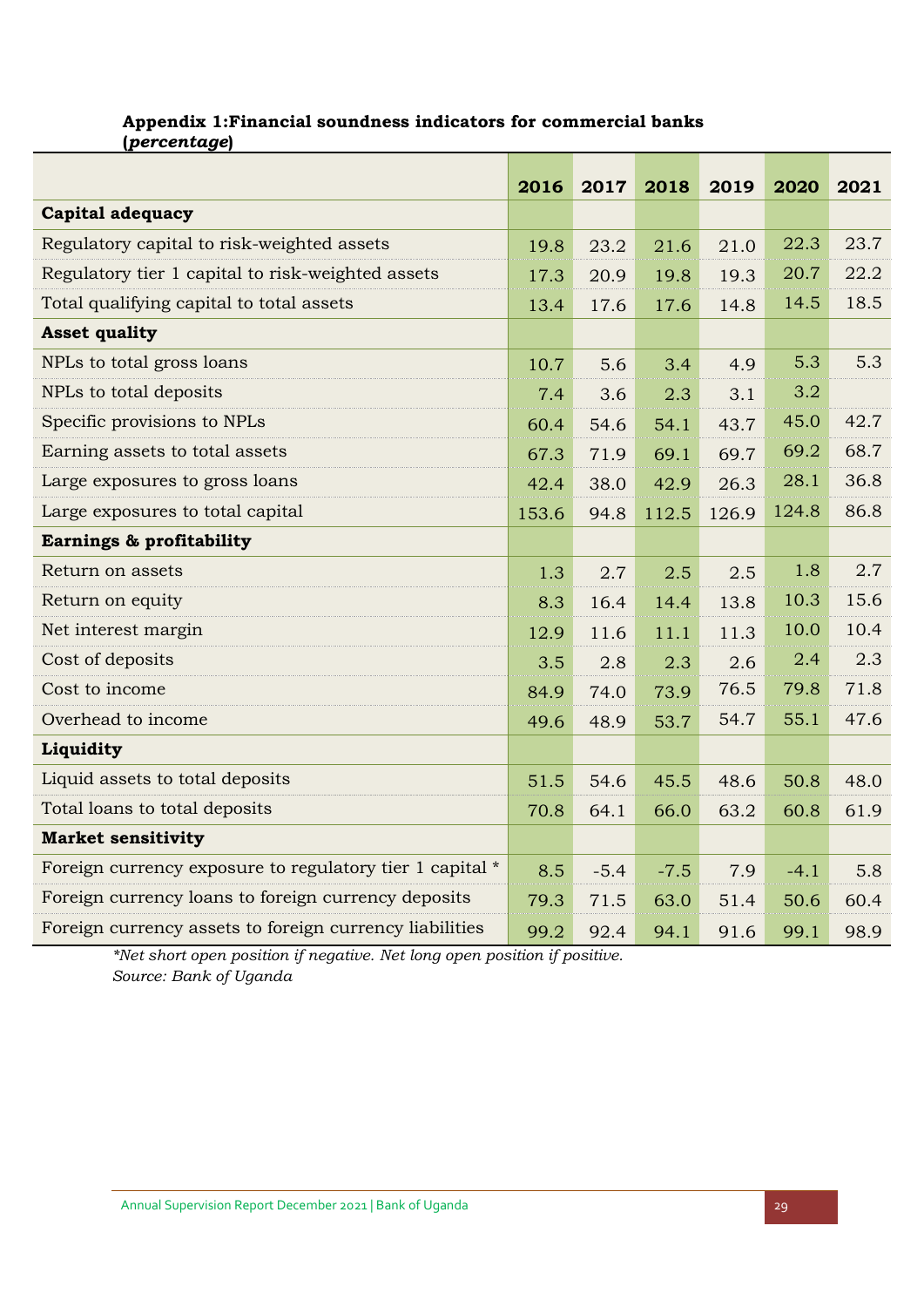| Appendix 2. Financial sounditess indicators for the (percentage) |       |      |      |       |        |       |  |
|------------------------------------------------------------------|-------|------|------|-------|--------|-------|--|
|                                                                  | 2016  | 2017 | 2018 | 2019  | 2020   | 2021  |  |
| Capital adequacy                                                 |       |      |      |       |        |       |  |
| Core capital to risk-weighted assets                             | 23.1  | 21.7 | 18.5 | 20.7  | 16.1   | 14.1  |  |
| Total capital to risk-weighted assets                            | 24.9  | 23.3 | 20.7 | 22.0  | 17.3   | 14.9  |  |
| Provisions to core capital                                       | 11.9  | 9.9  | 9.4  | 9.5   | 23.5   | 27.1  |  |
| <b>Asset quality</b>                                             |       |      |      |       |        |       |  |
| NPLs to total gross loans                                        | 4.0   | 3.5  | 2.7  | 3.6   | 8.1    | 8.6   |  |
| Specific provisions to NPLs                                      | 60.0  | 50.0 | 45.0 | 41.5  | 46.6   | 55.4  |  |
| Earnings & profitability                                         |       |      |      |       |        |       |  |
| Return on assets                                                 | 0.1   | 0.5  | 1.7  | 1.1   | $-1.6$ | 0.7   |  |
| Return on equity                                                 | 0.6   | 2.7  | 8.7  | 5.6   | $-9.0$ | 4.3   |  |
| Net interest margin                                              | 4.8   | 4.6  | 17.1 | 20.3  | 14.6   | 12.6  |  |
| Cost of deposits                                                 | 5.5   | 5.0  | 3.3  | 2.9   | 3.6    | 1.8   |  |
| Cost to income                                                   | 101.1 | 90.2 | 86.9 | 88.8  | 109.5  | 97.0  |  |
| Liquidity                                                        |       |      |      |       |        |       |  |
| Liquid assets to total deposits                                  | 52.3  | 45.2 | 34.1 | 48.4  | 59.2   | 52.0  |  |
| Loans to deposits                                                | 76.3  | 83.2 | 84.6 | 118.7 | 96.8   | 104.2 |  |
| Source: Bank of Uganda                                           |       |      |      |       |        |       |  |

## **Appendix 2: Financial soundness indicators for CIs (***percentage***)**

## **Appendix 3: Financial soundness indicators for MDIs (percentage)**

|                                       | 2016  | 2017 | 2018 | 2019 | 2020 | 2021   |
|---------------------------------------|-------|------|------|------|------|--------|
| Capital adequacy                      |       |      |      |      |      |        |
| Core capital to risk-weighted assets  | 34.8  | 38.5 | 41.4 | 37.5 | 35.3 | 38.6   |
| Total capital to risk-weighted assets | 37.81 | 41.9 | 44.8 | 40.1 | 38.0 | 41.1   |
| Provisions to core capital            | 10.4  | 8.5  | 6.5  | 7.0  | 10.9 | 15.7   |
| Asset quality                         |       |      |      |      |      |        |
| NPLs to total gross loans             | 5.3   | 5.0  | 3.6  | 3.6  | 6.2  | 10.1   |
| Specific provisions to NPLs           | 68.3  | 64.1 | 67.5 | 67.9 | 66.2 | 84.2   |
| Earnings & profitability              |       |      |      |      |      |        |
| Return on assets                      | 3.09  | 2.9  | 3.5  | 3.1  | 2.6  | $-0.7$ |
| Return on equity                      | 10.5  | 9.4  | 10.6 | 10.0 | 10.0 | $-2.3$ |
| Cost to income                        | 86.8  | 87.8 | 85.7 | 87.5 | 87.9 | 101.2  |
| Liquidity                             |       |      |      |      |      |        |
| Liquid assets to total deposits       | 55.75 | 59.3 | 61.5 | 60.7 | 68.7 | 68.9   |
| Loans to deposits                     | 79.17 | 80.1 | 79.9 | 79.3 | 74.8 | 35.3   |
|                                       |       |      |      |      |      |        |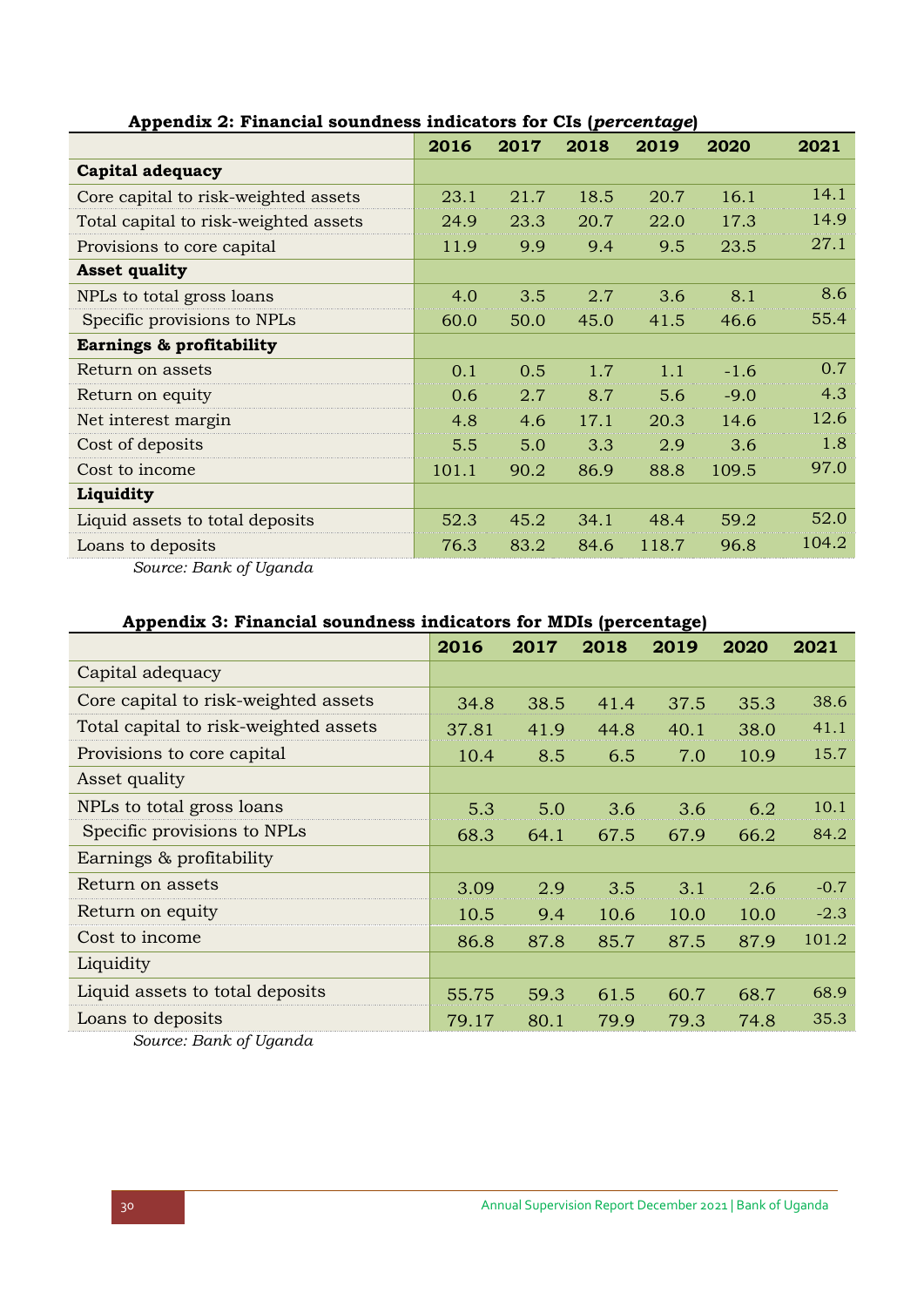| Appendix 4: Aggregated Statement of Financial position for Commercial |  |  |
|-----------------------------------------------------------------------|--|--|
| banks                                                                 |  |  |

| Shs. Billion, as at year          | 2016     | 2017     | 2018     | 2019     | 2020     | 2021     |
|-----------------------------------|----------|----------|----------|----------|----------|----------|
| end<br><b>ASSETS</b>              |          |          |          |          |          |          |
| Cash & cash assets                | 810.8    | 1,109.0  | 1,293.4  | 1,318.3  | 1,623.2  | 1,553.2  |
| Balances with BOU                 | 2,858.7  | 2,544.5  | 2,784.0  | 3,331.4  | 3,599.32 | 3,952.1  |
| Bank of Uganda securities         | 51.0     | 1,988.8  | 438.8    | 1,249.7  | 406.4    | 315.2    |
| Due from financial                |          |          |          |          |          |          |
| institutions                      | 2,594.3  | 2,049.0  | 2,958.4  | 3,203.9  | 4,162.2  | 4,620.1  |
| Government securities             | 5,105.3  | 5,570.0  | 6,032.9  | 7,215.0  | 10,095.0 | 10,822.9 |
| Total gross loans &               |          |          |          |          |          |          |
| advances                          | 11,493.3 | 11,661.6 | 12,935.7 | 14,459.5 | 16,281.2 | 17,706.6 |
| <b>LESS: Provisions</b>           | 820.2    | 410.5    | 273.8    | 347.9    | 465.2    | 510.6    |
| Net loans & advances              | 10,673.0 | 11,251.1 | 12,661.9 | 14,111.6 | 15,816.0 | 17,196.0 |
| Net fixed assets                  | 838.3    | 819.0    | 854.4    | 1,161.0  | 1,139.3  | 1,143.7  |
| Other assets                      | 757.7    | 1,196.7  | 1,097.0  | 1,237.3  | 1,492.9  | 1,968.4  |
| <b>TOTAL ASSETS</b>               | 23,689.1 | 26,528.1 | 28,120.8 | 32,828.2 | 32,828.2 | 41,571.8 |
| <b>LIABILITIES</b>                |          |          |          |          |          |          |
| Deposits                          | 16,235.7 | 18,181.1 | 19,595.7 | 22,870.6 | 26,775.8 | 28,604.5 |
| Due to financial                  |          |          |          |          |          |          |
| institutions                      | 595.5    | 499.4    | 574.1    | 683.9    | 1,222.8  | 739.0    |
| Administered funds                | 1,063.3  | 1,283.9  | 1,023.5  | 941.4    | 1,150.5  | 1,020.4  |
| Other liabilities                 | 2,132.9  | 1,890.3  | 2,403.7  | 2,712.2  | 2,679.8  | 3,710.3  |
| <b>TOTAL LIABILITIES</b>          | 20,027.4 | 21,854.7 | 23,597.0 | 27,208.1 | 31,828.8 | 34,074.2 |
| <b>SHAREHOLDERS' FUNDS</b>        |          |          |          |          |          |          |
| Paid-up capital                   | 1,414.6  | 1,326.5  | 1,332.8  | 1,400.4  | 1,481.1  | 1,775.5  |
| Share premium                     | 145.9    | 347.8    | 347.8    | 1,177.7  | 1,763.0  | 1,847.6  |
| Retained reserves                 | 1,578.5  | 2,053.5  | 2,358.8  | 1,926.8  | 1,923.6  | 2,457.6  |
| Other reserves                    | 218.9    | 272.7    | 209.1    | 307.8    | 484.4    | 373.7    |
| Profit - Loss (current year)      | 303.9    | 672.8    | 688.5    | 807.5    | 853.5    | 1,043.3  |
| <b>TOTAL SHAREHOLDERS'</b>        |          |          |          |          |          |          |
| <b>FUNDS</b>                      | 3,661.8  | 4,673.3  | 4,937.0  | 5,620.2  | 6,505.5  | 7,497.6  |
| OFF BALANCE SHEET                 |          |          |          |          |          |          |
| <b>ITEMS</b><br>Letters of Credit |          |          |          |          |          |          |
| Guarantees & performance          | 337.2    | 348.6    | 383.4    | 417.7    | 596.3    | 692.9    |
| bonds                             | 2,548.1  | 3,176.4  | 3,561.0  | 3,913.7  | 3,545.9  | 3,785.3  |
| Unused loans/overdrafts           |          |          |          |          |          |          |
| commitment                        | 2,079.0  | 2,407.2  | 2,687.4  | 3,521.4  | 3,915.6  | 3,812.7  |
| Other off balance sheet           |          |          |          |          |          |          |
| items                             | 148.4    | 362.9    | 461.7    | 1,199.4  | 352.4    | 624.3    |
| TOTAL OFF BALANCE                 |          |          |          |          |          |          |
| <b>SHEET ITEMS</b>                | 5,112.7  | 1,109.0  | 7,048.5  | 9,052.2  | 8,410.3  | 8,915.2  |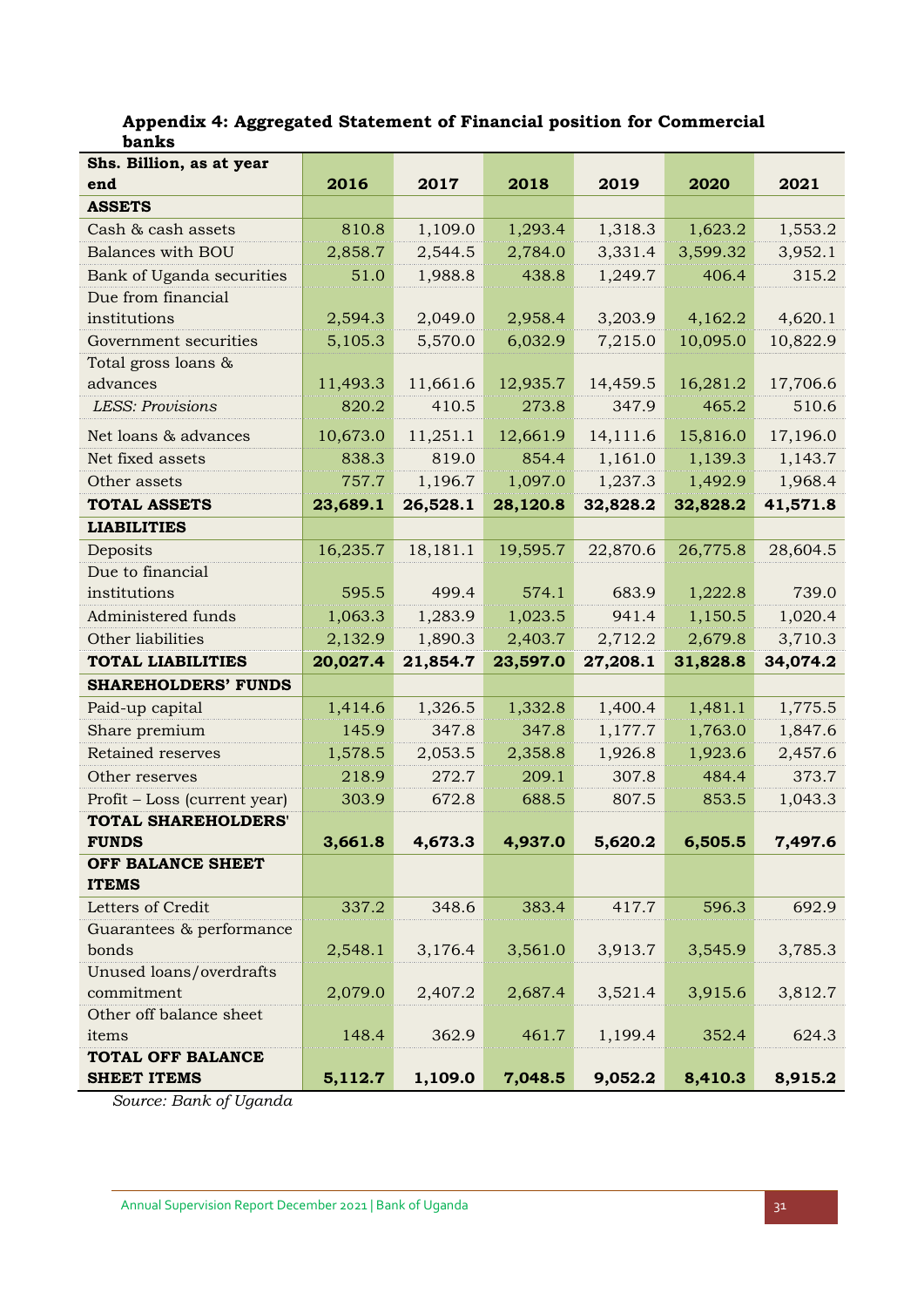| Shs. Billion, as at year end                          | 2016                     | 2017  | 2018  | 2019  | 2020    | 2021  |
|-------------------------------------------------------|--------------------------|-------|-------|-------|---------|-------|
| <b>ASSETS</b>                                         |                          |       |       |       |         |       |
| Cash                                                  | 18.6                     | 23.5  | 22.9  | 25.9  | 31.4    | 3.3   |
| Balances with institutions in Uganda                  | 117.3                    | 123.9 | 101.0 | 162.9 | 264.4   | 97.4  |
| with<br><b>Balances</b><br>commercial<br>banks        |                          |       |       |       |         |       |
| outside Uganda                                        | 1.5                      | 3.1   | 0.5   | 1.1   | 1.6     |       |
| Investments                                           | 20.2                     | 19.1  | 20.7  | 21.5  | 53.9    | 16.9  |
| of which Government securities                        | 20.2                     | 19.1  | 20.7  | 21.5  | 53.9    | 16.9  |
| Loans and advances (Net)                              | 251.0                    | 305.6 | 401.2 | 518.5 | 574.8   | 235.9 |
| of which administered funds                           |                          | 0.4   | 14.6  | 14.1  | 21.3    | 8.3   |
| Premises and fixed assets (Net)                       | 35.7                     | 41.3  | 60.2  | 93.3  | 92.2    | 32.2  |
| Other assets                                          | 18.8                     | 26.3  | 32.0  | 29.1  | 44.2    | 32.9  |
| <b>Total assets</b>                                   | 463.1                    | 542.8 | 638.4 | 852.2 | 1,062.5 | 418.8 |
| <b>LIABILITIES</b>                                    |                          |       |       |       |         |       |
| Total deposit liabilities to depositors               | 303.9                    | 375.3 | 425.6 | 436.9 | 593.7   | 226.3 |
| Loan Insurance Fund                                   | 4.8                      | 5.1   | 6.5   | 35.6  | 34.6    | 31.1  |
| <b>Balances</b><br>due<br>to<br>commercial            |                          |       |       |       |         |       |
| banks/associated<br>companies/residents/non-residents | 30.0                     | 24.5  | 36.2  | 116.3 | 173.1   | 56.4  |
| Borrowings at Bank of Uganda                          | 0.2                      |       |       |       |         |       |
| Administered funds                                    | $\overline{\phantom{0}}$ | 4.6   | 8.2   | 10.5  | 17.9    | 8.3   |
| Other liabilities                                     | 25.6                     | 26.3  | 33.7  | 86.6  | 72.8    | 24.6  |
| Provisions                                            | 2.7                      | 3.2   | 3.9   | 5.1   | 5.5     | 2.3   |
| Capital                                               | 87.4                     | 100.4 | 122.5 | 163.7 | 161.4   | 67.8  |
| of which paid up capital                              | 66.6                     | 84.1  | 96.6  | 139.8 | 150.4   | 85.7  |
| Profit for current year                               | (0.17)                   | 2.7   | 10.6  | 9.1   | (17.8)  | 1.5   |
| <b>Total liabilities and capital</b>                  | 463.1                    | 542.8 | 638.4 | 852.2 | 1,062.5 | 418.8 |

## **Appendix 5: Aggregated Statement of Financial Position for CIs**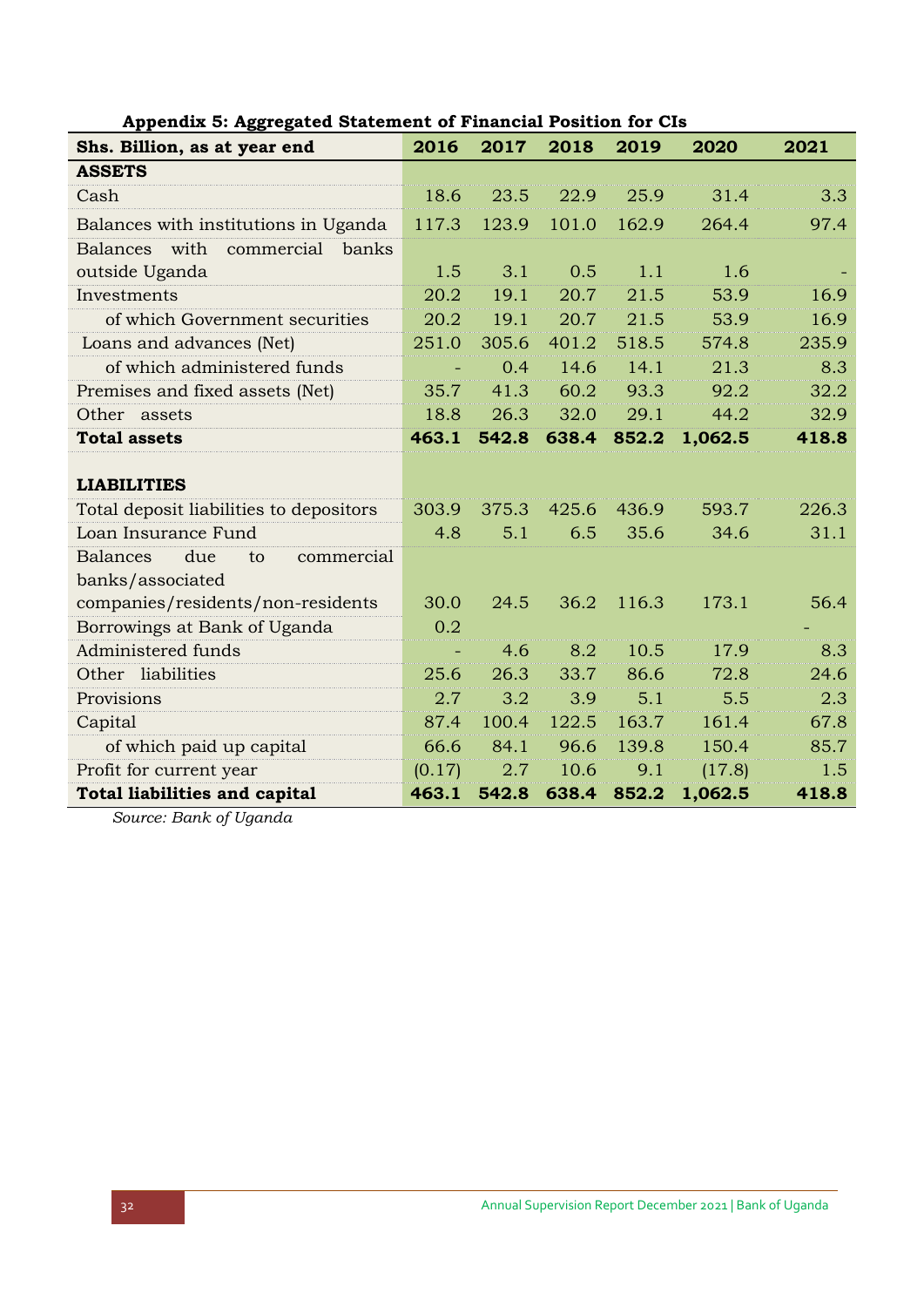|                                       | 2016                     | 2017   | 2018  | 2019  | 2020  | 2021  |
|---------------------------------------|--------------------------|--------|-------|-------|-------|-------|
| <b>ASSETS</b>                         |                          |        |       |       |       |       |
| Notes and coins                       | 10.2                     | 11     | 14.1  | 15.4  | 16.8  | 17.7  |
| Balances with institutions in Uganda  | 106.8                    | 116    | 134.2 | 159.6 | 230.9 | 228.3 |
| Government securities                 | 2.8                      | 1.5    | 2.7   | 0.08  | 4.0   | 17.9  |
| Net loans outstanding                 | 286.7                    | 273.8  | 304.7 | 362.2 | 392.7 | 387.3 |
| Inter branch/ due from own offices    | $\overline{\phantom{a}}$ | $\sim$ | Ξ     | 0.007 | 0.007 |       |
| Net fixed assets                      | 34.4                     | 36.9   | 44.6  | 68.6  | 70.7  | 69.4  |
| Long-term investments                 | $\overline{\phantom{0}}$ | 0.1    | 0.1   | 0.1   | 0.1   | 0.2   |
| Other assets                          | 28.6                     | 30.5   | 21.2  | 24.9  | 27.7  | 26.1  |
| <b>Total assets</b>                   | 469.5                    | 469.8  | 521.5 | 631.2 | 743.2 | 746.9 |
| <b>LIABILITIES</b>                    |                          |        |       |       |       |       |
| Deposit liabilities                   | 204.1                    | 214.7  | 234.8 | 284.5 | 355.9 | 383.2 |
| Loan insurance fund                   | 7.3                      | 7.9    | 7.9   | 7.8   | 7.0   | 4.4   |
| <b>Borrowings</b>                     | 70.6                     | 53.8   | 58.2  | 72.3  | 104.5 | 76.0  |
| Other liabilities                     | 31.2                     | 24.7   | 22    | 48.5  | 52.9  | 55.7  |
| Grants/deferred income                | 6.3                      | 6.9    | 10.5  | 12.6  | 8.3   | 9.2   |
| Inter branch/ Due to own Offices      | ÷                        |        | ÷     |       |       |       |
| Other long-term Liabilities           | $\overline{\phantom{0}}$ | -      |       | 0.8   |       |       |
| <b>Total liabilities</b>              | 319.5                    | 308    | 333.4 | 435.1 | 538.4 | 528.5 |
| <b>FINANCED BY:</b>                   |                          |        |       |       |       |       |
| Capital                               | 142.5                    | 153.3  | 179.3 | 196.1 | 204.7 | 209.7 |
| Subordinated debt                     | 7.7                      | 8.5    | 8.5   | 8.5   | 9.6   | 8.7   |
| Preference shares                     |                          |        |       |       |       |       |
| <b>Total liabilities &amp; equity</b> | 469.7                    | 469.8  | 521.5 | 639.7 | 639.7 | 746.9 |

## **Appendix 6: Aggregated Statement of Financial Position for MDIs Shs. Billion, as at year end**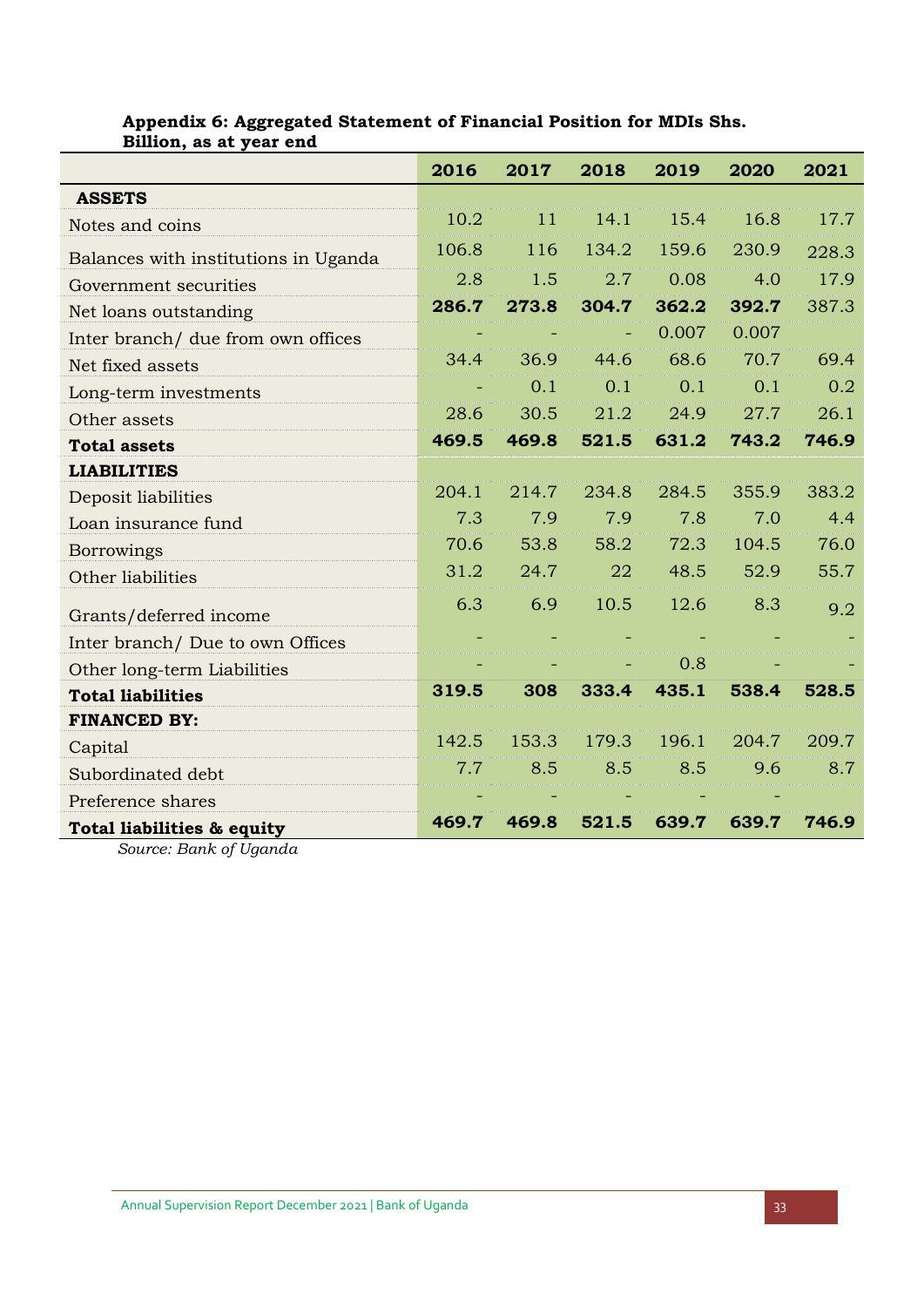| Shs. billion; annualised          | 2016    | 2017    | 2018    | 2019    | 2020    | 2021    |
|-----------------------------------|---------|---------|---------|---------|---------|---------|
| <b>INCOME</b>                     |         |         |         |         |         |         |
| <b>Interest income</b>            |         |         |         |         |         |         |
| Advances                          | 1,868.8 | 1,808.0 | 1,903.0 | 2,157.0 | 2,232.7 | 2,412.8 |
| Government securities             | 689.3   | 681.9   | 609.0   | 729.2   | 856.1   | 1,065.3 |
| Deposits abroad                   | 17.3    | 22.3    | 34.9    | 65.2    | 42.7    | 28.3    |
| Other interest income             | 117.7   | 151.5   | 161.4   | 125.2   | 152.6   | 161.0   |
| Charges, fees & commissions       | 429.9   | 533.8   | 518.0   | 581.1   | 586.9   | 253.6   |
| Foreign exchange income           | 219.7   | 170.6   | 252.9   | 243.3   | 302.1   | 355.5   |
| Other income                      | 261.1   | 323.7   | 264.3   | 357.4   | 350.7   | 882.8   |
| <b>TOTAL INCOME</b>               | 3,603.8 | 3,691.9 | 3,743.6 | 4,258.5 | 4,523.8 | 5,159.2 |
|                                   |         |         |         |         |         |         |
| <b>EXPENSES</b>                   |         |         |         |         |         |         |
| Interest expense on deposits      | 539.9   | 480.3   | 426.2   | 529.2   | 597.5   | 631.6   |
| Other interest expenses           | 169.3   | 157.7   | 144.5   | 157.7   | 157.8   | 154.2   |
| Provisions for bad debts          | 638.2   | 295.4   | 186.6   | 176.8   | 327.8   | 451.9   |
| Salaries, wages, staff costs      | 723.9   | 773.9   | 834.4   | 912.0   | 929.1   | 973.9   |
| Premises, depreciation, transport | 322.2   | 328.9   | 349.6   | 371.8   | 411.1   | 420.9   |
| Other expenses                    | 664.6   | 704.2   | 824.0   | 914.1   | 966.5   | 611.6   |
| TOTAL EXPENSES                    | 3,057.8 | 2,740.3 | 2,765.3 | 3,061.7 | 3,389.8 | 3,244.0 |
| Extraordinary credits (charges)   | 0.0     | 0.0     | 0.0     | 0.0     | 0.0     | 0.0     |
| Net profit before tax             | 546.0   | 951.6   | 976.1   | 1,196.8 | 1,133.8 | 1,442.6 |
| LESS: Corporation tax             | 243.9   | 278.7   | 284.3   | 309.4   | 285.3   | 368.7   |
| NET PROFIT AFTER TAX              | 302.1   | 672.9   | 691.8   | 887.5   | 848.5   | 1,073.9 |

### **Appendix 7: Aggregated Statement of Comprehensive and other income for Commercial banks**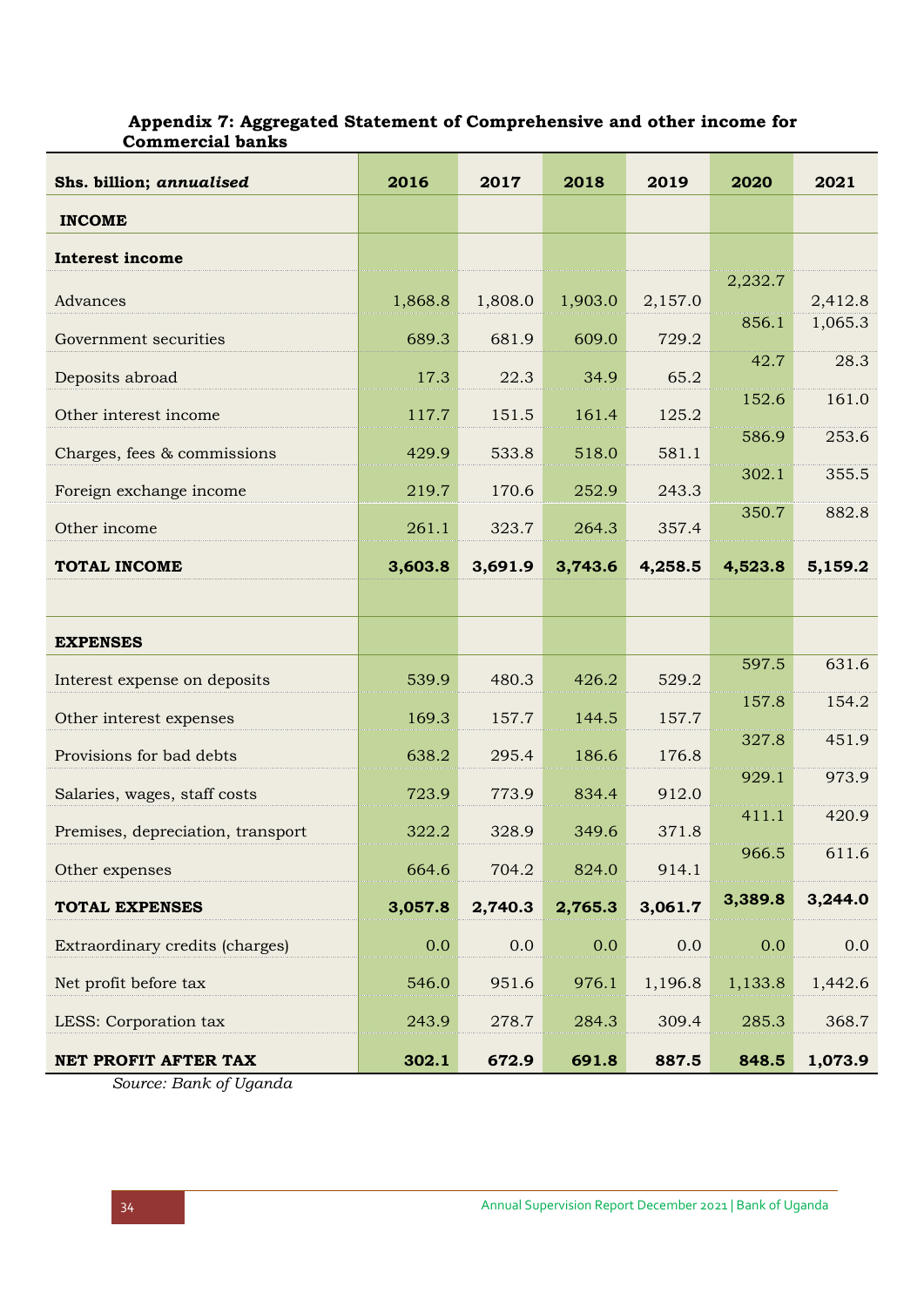| Shs. billion; annualised          | 2016  | 2017  | 2018  | 2019   | 2020   | 2021   |
|-----------------------------------|-------|-------|-------|--------|--------|--------|
| <b>INCOME</b>                     |       |       |       |        |        |        |
| Interest on loans and advances    | 67.6  | 73.5  | 89.8  | 155.3  | 133.9  | 152.0  |
| Interest on government securities | 3.6   | 2.9   | 2.1   | 2.0    | 3.6    | 7.3    |
| Other interest income             | 10.9  | 2.1   | 1.8   | 17.5   | 24.6   | 26.2   |
| Total interest income             | 82.0  | 90.3  | 107.2 | 174.9  | 162.2  | 185.5  |
| Total non-interest income         | 28.4  | 34.5  | 42.2  | 38.7   | 40.1   | 39.84  |
| <b>TOTAL INCOME</b>               | 110.5 | 124.8 | 149.4 | 213.6  | 202.3  | 225.38 |
|                                   |       |       |       |        |        |        |
| <b>EXPENSES</b>                   |       |       |       |        |        |        |
| Total interest expense            | 15.8  | 16.9  | 17.8  | 32.1   | 45.8   | 45.71  |
| Provisions for bad debts          | 6.4   | 8.4   | 6.4   | 10.5   | 23.8   | 22.08  |
| Salaries & other staff costs      | 39.3  | 33.9  | 39.0  | 84.1   | 83.7   | 77.73  |
| Other non-interest expense        | 47.4  | 38.3  | 44.3  | 73.5   | 68.3   | 76.11  |
| TOTAL EXPENSES                    | 108.9 | 120.7 | 134.5 | 200.18 | 221.6  | 221.62 |
| Taxation                          | 3.7   | 2.3   | 4.3   | 5.6    | 4.5    | 6.53   |
| <b>NET INCOME</b>                 | (2.1) | 1.8   | 10.6  | 9.1    | (14.7) | 4.31   |

### **Appendix 8: Aggregated Statement of Comprehensive and other income for CIs**

*Source: Bank of Uganda*

## **Appendix 9: Aggregated Statement of Comprehensive and other income for MDIs**

| Shs. billion; annualised              | 2016 | 2017 | 2018 | 2019 | 2020 | 2021  |
|---------------------------------------|------|------|------|------|------|-------|
| <b>INCOME</b>                         |      |      |      |      |      |       |
| Total credit income                   | 139  | 141  | 145  | 160  | 160  | 153.3 |
| Total other income                    | 22.8 | 24.3 | 23.1 | 29.8 | 33.8 | 41.7  |
| <b>GROSS FINANCIAL INCOME</b>         | 161  | 166  | 168  | 190  | 194  | 195.0 |
| <b>EXPENSES</b>                       |      |      |      |      |      |       |
| Total financial expenses of lending   |      |      |      |      |      |       |
| funds                                 | 31.4 | 29.9 | 24.6 | 29.9 | 41   | 45.2  |
| Provision for bad debts               | 12.3 | 11.5 | 8.4  | 9.9  | 13.5 | 35.6  |
| Net financial income                  | 118  | 124  | 135  | 150  | 139  | 114.2 |
| Total operating expenses on financial |      |      |      |      |      |       |
| services                              | 100  | 105  | 112  | 128  | 115  | 120.7 |
| <b>NET INCOME FROM OPERATIONS</b>     | 17.6 | 19.2 | 23   | 23   | 24   | (6.5) |
| Total grant income for financial      |      |      |      |      |      |       |
| services                              | 1.3  | 0.6  | 0.2  | 0.7  | 1.3  | 2.3   |
| Total grant income for non-financial  |      |      |      |      |      |       |
| services                              |      | 0.2  |      |      |      |       |
| Income from non-financial services    | 0.9  |      | 0.9  | 0.5  | 0.01 | 2.0   |
| Total operating expenses on non-      |      |      |      |      |      |       |
| financial services                    |      | 0.2  | 0.6  |      |      |       |
| Net operating profit/loss from non-   |      |      |      |      |      |       |
| financial services                    | 0.9  | 0.2  | 0.3  | 0.5  | 0.01 | 2.0   |
| <b>NET PROFIT FOR THE PERIOD</b>      | 21.8 | 20.3 | 24.2 | 23.9 | 25.2 | (2.3) |

Annual Supervision Report December 2021 | Bank of Uganda 35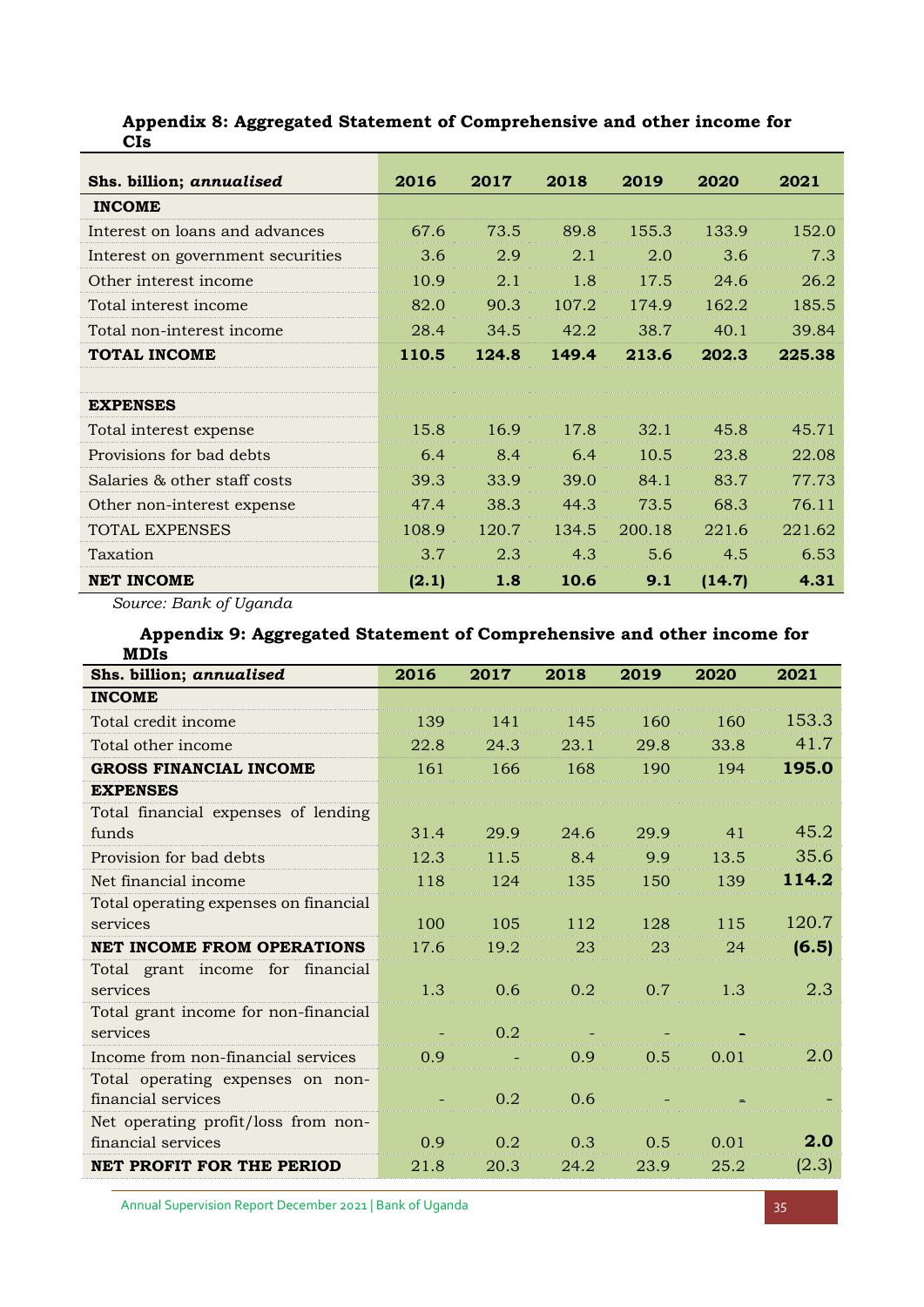| Corporation tax         |  |  |      |  |
|-------------------------|--|--|------|--|
| NET PROFIT AFTER TAX    |  |  |      |  |
| D H'<br>PAINED FARNINGS |  |  | uu 1 |  |

*Source: Bank of Uganda*

#### **Appendix 10: Credit Reference Bureau Statistics**

|                            | 2017      | 2018      | 2019      | 2020      | 2021      |
|----------------------------|-----------|-----------|-----------|-----------|-----------|
| Branches on FCS            | 593       | 606       | 639       | 641       | 630       |
| Branches on CRB            | 559       | 551       | 591       | 598       | 603       |
| Cumulative Financial Cards | 1,503,324 | 1,639,235 | 1,785,512 | 1,968,620 | 2,157,828 |
| Number of Enquiries        |           |           |           |           |           |
| (During year)              | 596,406   | 1,034,706 | 1,236,126 | 810,782   | 975,238   |

### **Appendix 11: Risks faced by Supervised Financial Institutions**

Supervised financial institutions face a number of risks, which require effective risk management. BOU, through risk-based on-site inspection, monitors risk management practices at SFIs. Some of the risks faced by SFIs include, but are not limited to the following:

**Strategic risk** emanates from the current and prospective impact on an SFI's earnings and capital arising from poor business decisions, improper implementation of decisions or lack of responses to industry, economic or technological changes.

**Credit risk** is the likelihood that payments may be delayed or not paid at all, which can cause cash flow problems and impact a supervised financial institution's liquidity. It may arise when a debtor is unable to pay interest or principal according to the terms of a credit agreement.

**Liquidity risk** arises when an SFI is unable to fulfil its obligations to creditors or depositors as and when they fall due without undue cost. It usually arises from a mismatch in the asset-liability maturity structure of a supervised financial institution.

**Operational risk** arises from inadequate or failed internal processes, people and systems or external events. The evaluation of operational risk involves an assessment of both Board and Senior Management oversight on operational risk, policies and procedural manuals, internal control environment and management information systems.